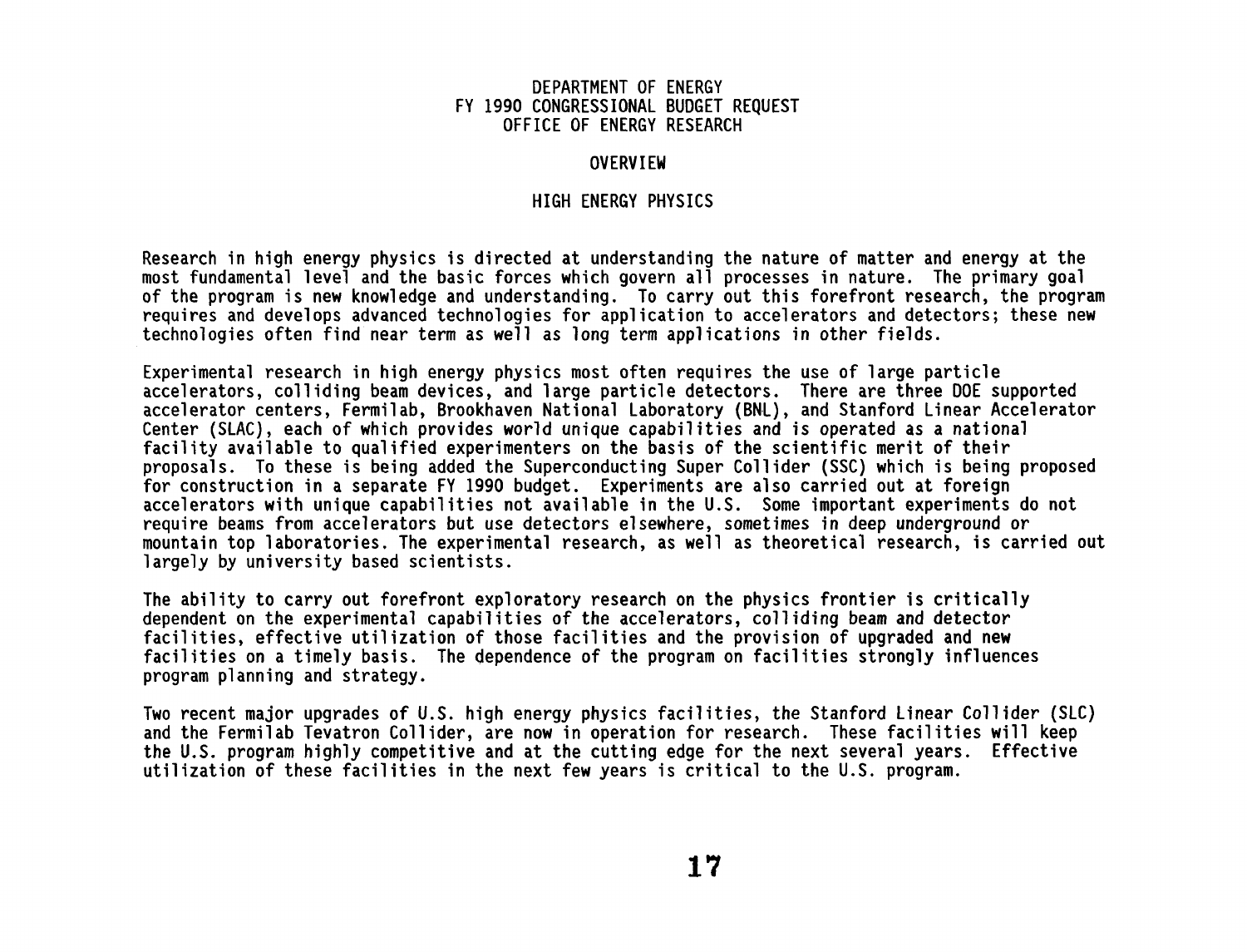**The participation of university based scientists is critical to the strength and vitality of the U.S. program. It is essential to maintain the capability of university scientists to participate**  effectively in world forefront experiments. With the planned strong utilization of the existing **facilities, particularly the Tevatron and SLC, corresponding increases for university based scientists will be needed to a1 low effective participation by these scientists. Further, funds are being requested for the restoration of the technical capabilities of the major university laboratories which have significantly eroded in recent years.** 

**After careful study it has been determined that a new, more powerful particle accelerator capable of exploring the Tev mass region is essential to advance understanding of the fundamental nature of matter and energy and to enable the U.S. High Energy Physics program to remain at the research frontier in the mid 1990's and beyond. The SSC will be a proton-proton collider having an energy of 20 Tev per beam. The SSC will permit exploration of this new domain of physics research which cannot be reached by any existing facility. (Starting this year, the SSC will be described in a separate budget document.** )

**The strategy for the overall High Energy Physics program for FY 1990 revolves around the following key factors:** 

- **o Highest priority is given to strong facilities operation and research programs at the new world forefront research capabilities of the SLC electron-positron collider and the Tevatron proton-antiproton collider. High priority is also given to operating the Tevatron fixed target program at a high level. Operation at SLAC of the upgraded Positron Electron Project (PEP) electron-positron collider with the improved Time Projection Chamber (TPC) detector and operation at BNL of the Alternating Gradient Synchrotron (AGS) program focusing on rare kaon decay, neutrino and unique polarized proton experiments are also important.**
- **o Significant funding for the SSC project was provided in FY 1989 for R&D and preliminary design activities. First construction funding is being requested in FY 1990.**
- **o Continued effective participation of university scientists is critical to the validity of this program. University scientists directly carry out over three-fourths of the experimental and theoretical research in the field. Universities have a leading role in providing intellectual leadership for the field of High Energy Physics and in training of highly skilled scientists and engineers for this and many other fields.**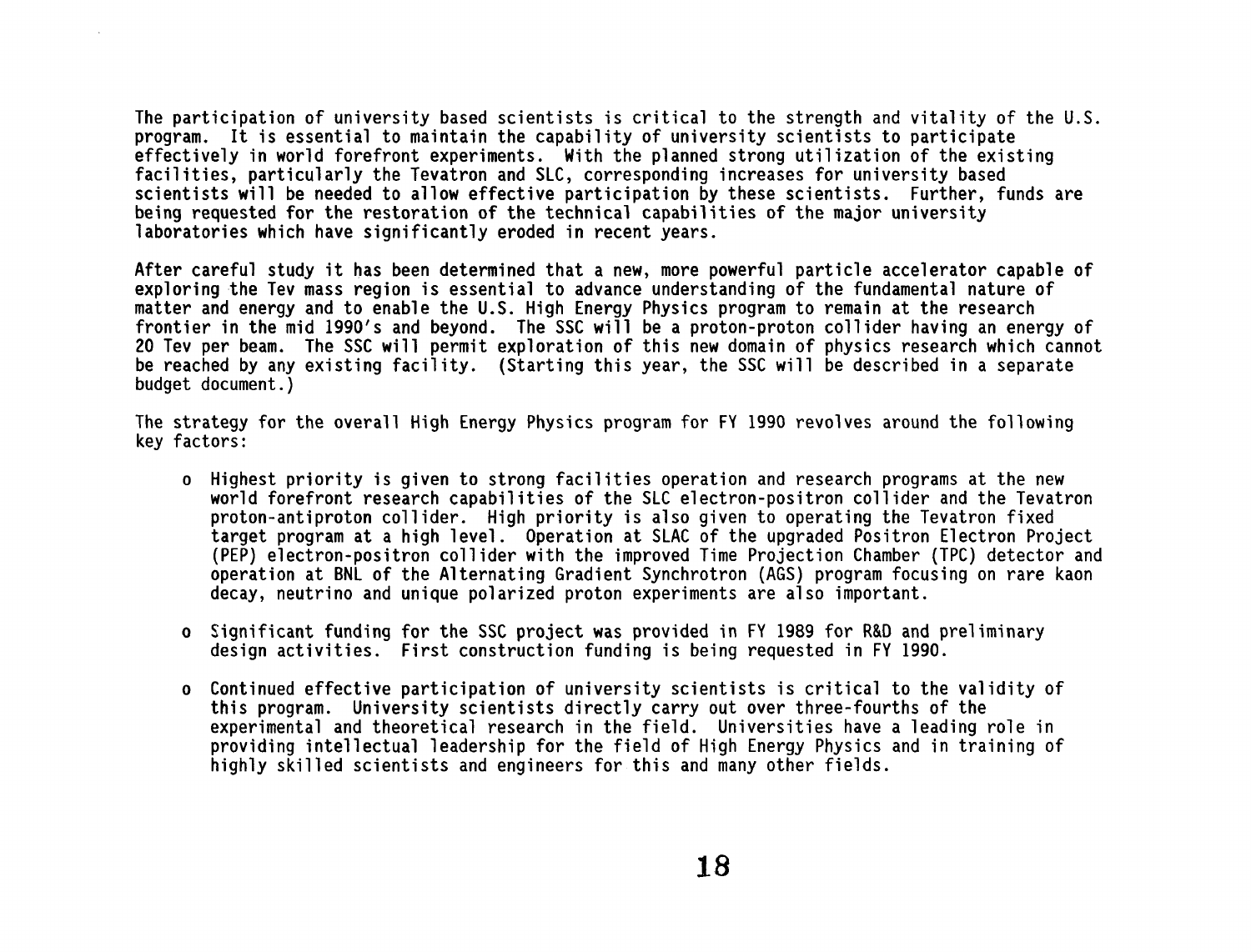- **o The capabilities of existing U.S. high energy physics facilities must be improved to keep the U.S. program highly competitive. A key element in maintaining the competitive edge of the U.S. program is the initiation, in FY 1990, of the Fermilab Linac Upgrade project.**
- **o Pursuit of long range accelerator and detector R&D studies to develop new and advanced**  concepts and technologies is critical to the long range viability and continued advancement **of the program. Innovative and unanticipated new technologies are essential to the continued enhancement and extension of accelerator and detector capabilities.**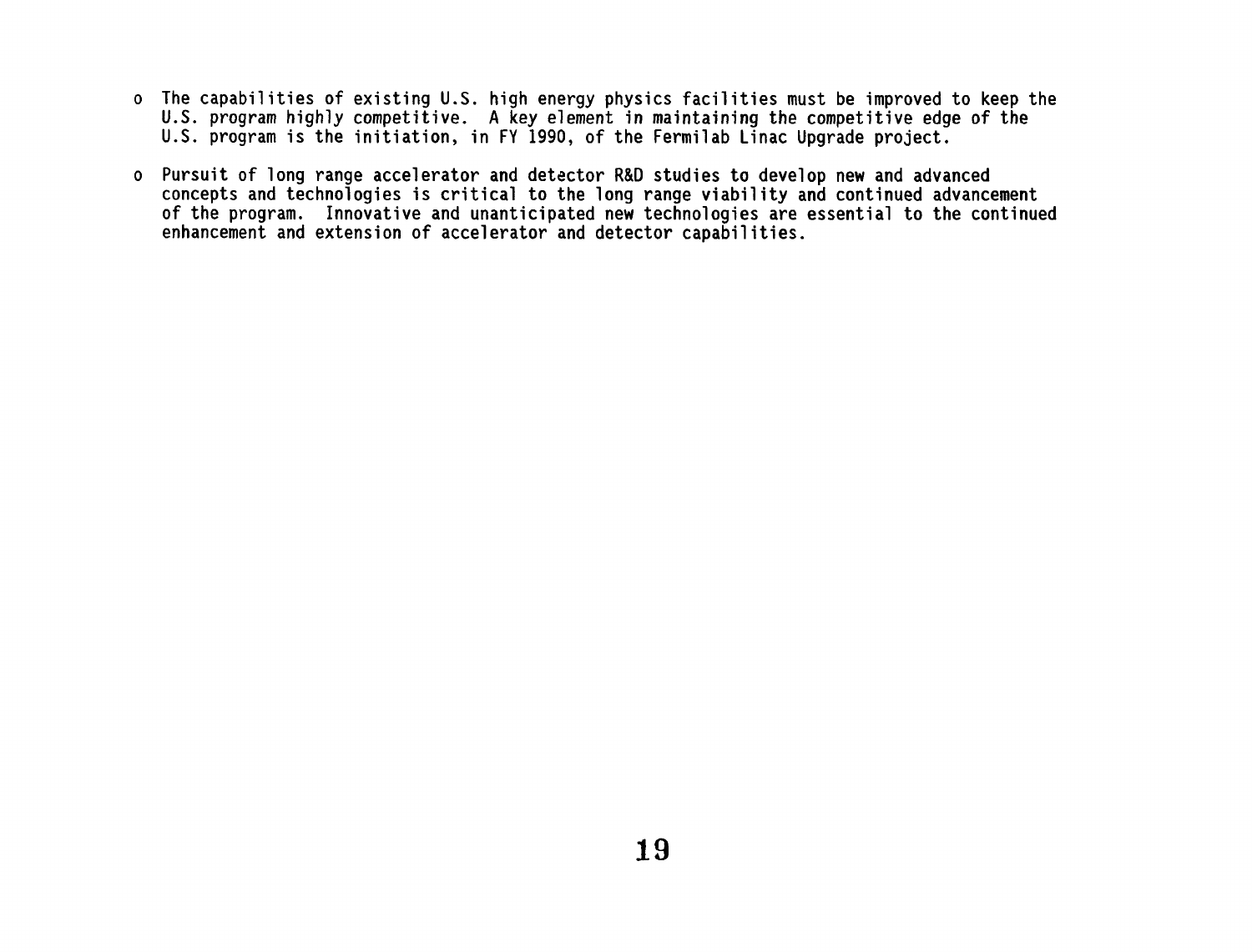# DEPARTMENT OF ENERGY FY 1990 CONGRESSIONAL BUDGET REQUEST GENERAL SCIENCE AND RESEARCH OFFICE OF ENERGY RESEARCH (dollars in thousands)

# LEAD TABLE High Energy Physics

Program Change

|                                                         |                   |                     |                        |                    |        | rrogram cnange<br>Request vs Base |             |         |
|---------------------------------------------------------|-------------------|---------------------|------------------------|--------------------|--------|-----------------------------------|-------------|---------|
| Activity                                                | FY 1988<br>Actual | FY 1989<br>Estimate | FY 1990<br><b>Base</b> | FY 1990<br>Request |        | Dollar                            |             | Percent |
| Operating Expenses                                      |                   |                     |                        |                    |        |                                   |             |         |
| Physics Research                                        | \$114,428         | \$121,762           | \$121,762              | \$133,070          |        | $$+$ 11,308                       | ╇           | 9%      |
| Facility Operations                                     | 230,100           | 252,364             | 252,364                | 277,670            |        | $+ 25,306$                        | $\pm$       | 10%     |
| High Energy Technology                                  | 63,700            | 65,108              | 65,108                 | 82,040             | $+$    | 16,932                            | $+$         | 26%     |
| Capital Equipment                                       | 76,700            | 79,800              | 79,800                 | 85,500             | $+$    | 5,700                             | $\ddotmark$ | 7%      |
| Construction                                            | 41,200            | 40,400              | 40,400                 | 37,950             | $\sim$ | 2,450                             |             | 6%      |
| $Total$                                                 | 526,128           | 559,434             | 559,434                | 616,230            |        | $+ 56,796$                        | $+$         | 10%     |
| Operating Expenses                                      | (408,228)a/       | (439,234)           | (439,234)              | (492,780)          | $+$    | 53,546                            | $+$         | 12%     |
| Capital Equipment                                       | (76, 700)         | (79,800)            | (79, 800)              | (85, 500)          | $+$    | 5,700                             | $+$         | 7%      |
| Construction                                            | (41, 200)         | (40,400)            | (40,400)               | (37, 950)          |        | 2,450                             |             | 6%      |
| Total Program                                           | (5526, 128)       | ( \$559, 434) b/    | $($ \$559,434)         | ( \$616, 230)      | $S+$   | 56,796                            | $+$         | 10%     |
| $\sim$ $\sim$ $\sim$ $\sim$ $\sim$ $\sim$ $\sim$ $\sim$ | $\sim$ $\sim$     |                     |                        |                    |        |                                   |             |         |

Staffing (FTEs) .............. (Reference General Science Program Direction)

Authorization: Section 209, P.L. 95-91.

a/ Total has been reduced by \$5,470,000 (\$2,270,000 Physics Research; \$3,200,000 Facility Operations) reprogrammed to Energy Supply for SBIR.

b/ Excludes \$7,372,000 which represents applicable portion of \$12,000,000 General Reduction contained in FY 1989 Appropriation.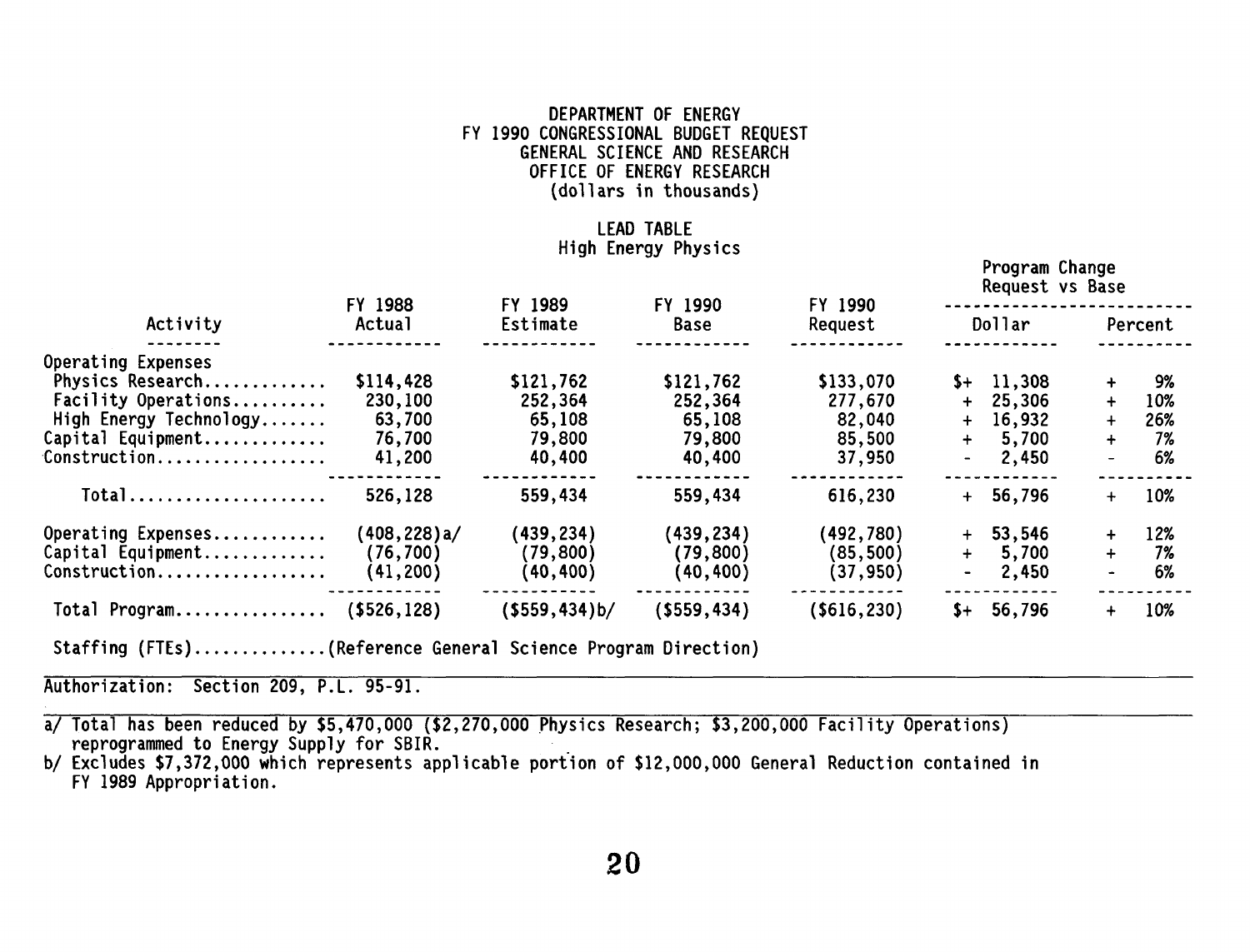# DEPARTMENT OF ENERGY FY 1990 CONGRESSIONAL BUDGET REQUEST GENERAL SCIENCE AND RESEARCH (do1 1 ars in thousands)

# SUMMARY OF CHANGES

# High Energy Physics

|                                                                                                                                                                                                                                                             | \$559,434 |
|-------------------------------------------------------------------------------------------------------------------------------------------------------------------------------------------------------------------------------------------------------------|-----------|
|                                                                                                                                                                                                                                                             |           |
|                                                                                                                                                                                                                                                             | 559,434   |
| - Funding required to maintain a constant overall level of program activity +                                                                                                                                                                               | 31,990    |
| Physics Research                                                                                                                                                                                                                                            |           |
| - Funding to enhance technical support capabilities at the universities +                                                                                                                                                                                   | 4,002     |
| <b>Facility Operations</b>                                                                                                                                                                                                                                  |           |
| - Strong operation for research of the new world leading collider                                                                                                                                                                                           | 10,164    |
| High Energy Technology                                                                                                                                                                                                                                      |           |
| - R&D needed to maintain current accelerator facilities in a state of full and<br>effective operation, and advanced accelerator and detector R&D, including studies<br>of advanced accelerator concepts which have reached the stage requiring experimental | 13,025    |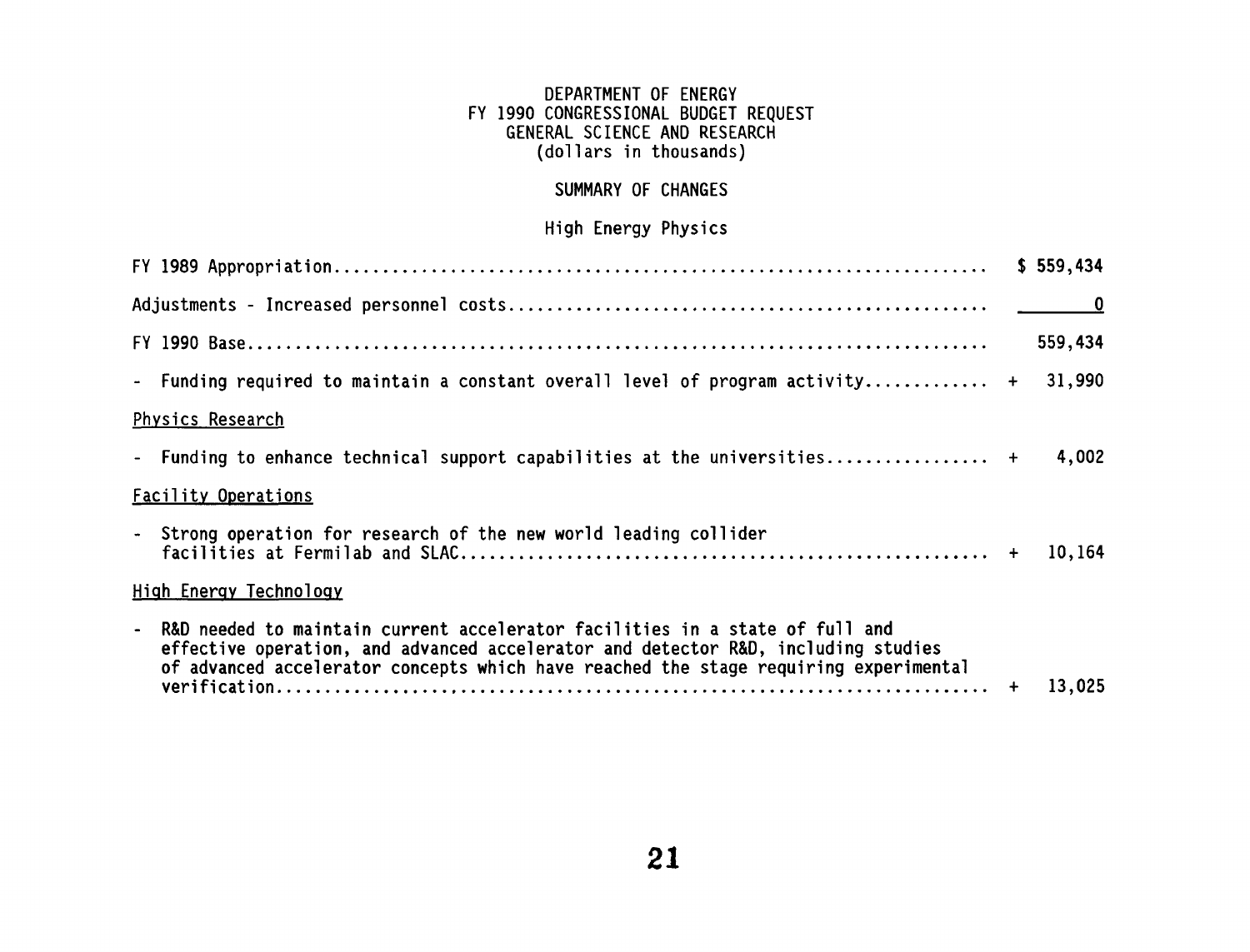# **Capital Equipment**

| Capital Equipment                                                                                                                                                  |         |
|--------------------------------------------------------------------------------------------------------------------------------------------------------------------|---------|
| - Funding to enhance technical support capabilities at the universities +                                                                                          | 912     |
| Construction                                                                                                                                                       |         |
|                                                                                                                                                                    | 4,700   |
| - Reduced requirement for final year of AGS Accumulator/Booster construction -                                                                                     | 9,015   |
| - Slightly increased level of effort for AIP and GPP required to support the<br>accelerator facilities and to support essential environmental protection efforts + | 4,650   |
| - Reduction due to completion of Central Computing Upgrade at Fermilab in FY 1989 - 3,632                                                                          |         |
|                                                                                                                                                                    | 616,230 |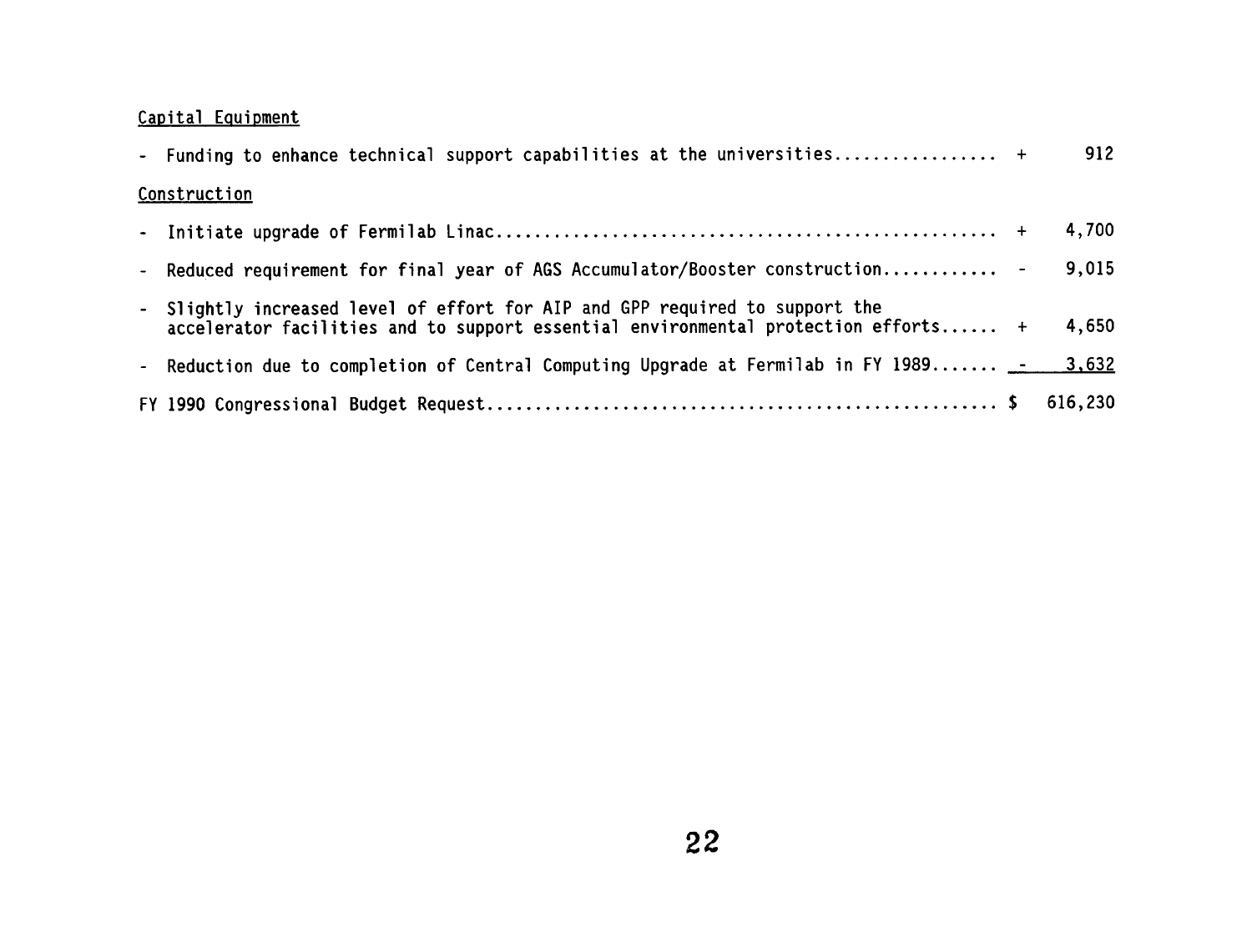## **DEPARTMENT OF ENERGY FY 1990 CONGRESSIONAL BUDGET REQUEST GENERAL SCIENCE AND RESEARCH (do1 lars in thousands)**

#### **KEY ACTIVITY SUMMARY**

#### **HIGH ENERGY PHYSICS**

#### **I. Preface: Physics Research**

**Provides support for university and laboratory based research groups conducting experimental and theoretical research in high energy physics. This research probes the nature of matter and energy at the most fundamental level and the characteristics of the basic forces in nature. Experimental**  research activities include: planning, design, fabrication and installation of experiments; conduct of experiments; analysis and interpretation of **data; and dissemination of results. Theoretical physics research provides the framework for understanding observed phenomena and, through predictions and extrapolations based on existing theories, suggests key questions for future experimental explorations. This subprogram supports research groups at about 100 universities as well as at Fermilab, SLAC, BNL, LBL, ANL, LANL, Ames, ORNL, and PNL.** 

**Experiments in high energy physics require the use of large particle accelerators, together with complex detect ion apparatus, to study the results of the collisions of high energy particles. The DOE-supported accelerators are located at three central laboratories, and are made available to qualified scientists on the basis of the scientific merit and promise of their research proposals. Detectors and experimental facilities are located at the three DOE accelerator laboratories, at other accelerators around the world, and at a number of sites not associated with accelerators. More than 75 percent of the research done with these facilities is performed by university-based physicists. Because of the size and complexity of a typical high energy physics experiment, users from a number of institutions frequently collaborate on a given experiment. These research teams typically include a mix of physicists, engineers, technicians, and graduate students. After a research proposal to the laboratory is approved, the research teams participate in the design and fabrication of the experimental apparatus and provide manpower for the experiment during the data-taking phase at the laboratory. There is significant interaction and participation from laboratory staff and use of laboratory support facilities for each experiment. The entire process,**  from conception of the experiment to publication of results, typically takes up to five years if no major new detector is involved; if major detector **design and fabrication is involved, the duration can be several years longer. U.S. user groups also participate in experiments which take advantage of unique accelerator capabi 1 it ies and opportunities at foreign laboratories such as DESY (West Germany), CERN (Western Europe), and KEK (Japan). There is also a program of experiments not requiring beams from accelerators, of which experiments to search for proton decay and magnetic monopoles are presently the major component.** 

**FY 1989 will be a year of strong research output from the new world forefront Tevatron and SLC colliders and new Tevatron fixed target capabilities. A highly productive level of research activity is planned for FY 1990 as the data collected in FY 1988 and FY 1989 is analyzed and these facilities continue to operate in an intensive data taking mode. Experimental groups are planned to be supported at an increased level consistent with the operating level of these facilities. Additional funding will be provided to restore the operational effectiveness and technical capabilities of the university groups.**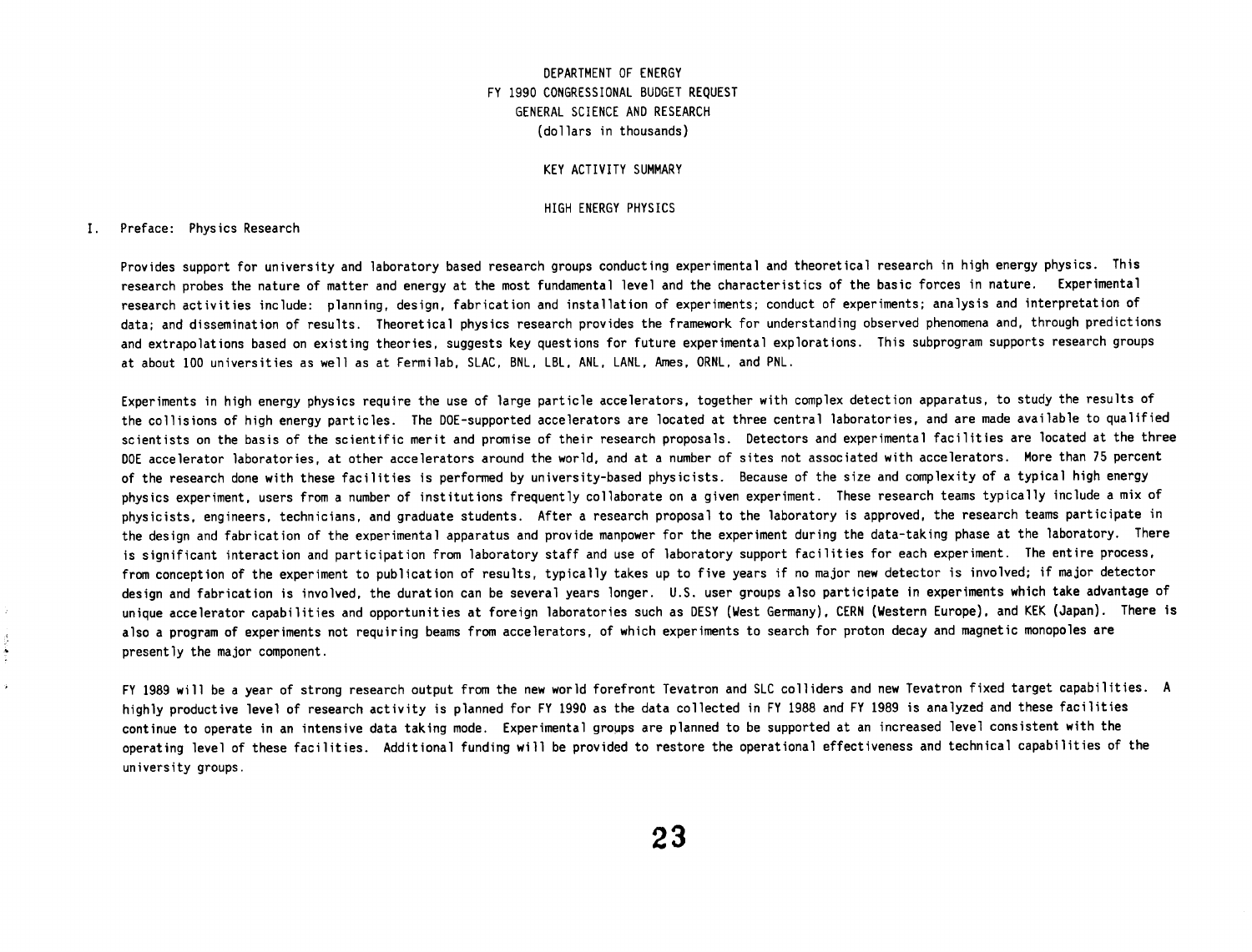#### **11. A. Sumnary Table**

| Program Activity                                          | FY 1988              | FY 1989              | FY 1990              | % Change           |
|-----------------------------------------------------------|----------------------|----------------------|----------------------|--------------------|
| Physics Research                                          | -------<br>\$114,428 | -------<br>\$121,762 | -------<br>\$133,070 | --------<br>$+ 9$  |
|                                                           | --------             | --------             | --------             |                    |
| Total, Physics Research                                   | \$114,428            | \$121,762            | \$133,070            | $+ 9$              |
| II. B. Major Laboratory and Facility Funding              |                      |                      |                      |                    |
| Fermi National Accelerator                                |                      |                      |                      |                    |
| Laboratory<br>Stanford Linear Accelerator                 | \$3,967              | \$8,400              | \$8,900              | $+ 6$              |
| $Center \ldots \ldots \ldots \ldots \ldots \ldots \ldots$ | 11,178               | 11,500               | 12,200               | - 6<br>$+$         |
| Brookhaven National Laboratory.                           | 7,272                | 7,747                | 8,000                | $\ddotmark$<br>- 3 |
| Argonne National Laboratory                               | 5,072                | 5.350                | 5,600                | - 5<br>$+$         |
| Lawrence Berkeley Laboratory                              | 9,130                | 9,580                | 10,000               | $+$<br>- 4         |
| Other Laboratories                                        | 2,256                | 1,855                | 1,920                | $+$<br>- 4         |
| Universities and Other                                    | 70,553               | 77,330               | 86,450               | $+ 12$             |
|                                                           | --------             | --------             | --------             |                    |
| Total Physics Research                                    | \$114,428            | \$121,762            | \$133,070            | - 9<br>$+$         |

#### 111. **Activity Descriptions**

 $\mathcal{L}_{\mathcal{A}}$  and  $\mathcal{L}_{\mathcal{A}}$  are the set of the set of  $\mathcal{L}_{\mathcal{A}}$ 

| Program Activity | FY 1988                              | FY 1989                              | FY 1990                                |
|------------------|--------------------------------------|--------------------------------------|----------------------------------------|
| Fermilab         | Fermilab staff participate in the    | The Fermilab research groups will    | At about a constant level of effort    |
|                  | preparation, conduct and analysis of | continue at about the same level of  | from prior years, the Fermilab         |
|                  | data from experiments using the      | effort as in FY 1988. They will be   | research physicists will be involved   |
|                  | Fermilab facilities, while also      | engaged in a massive analysis effort | in the physics analysis of the data    |
|                  | providing a crucial support and      | on the large amounts of data         | processed from earlier runs and in the |

**providing a crucial support and liaison function for the many university users involved in exper imenta 1 programs at Fermi lab. Analysis of the data collected from the first year of research (FY 87)** 

**collected during the FY 1987-88 fixed target research operat ions. They will also be helping to collect data during the extended FY 1988-89 col 1 ider operat ions period, and** 

**collection of new data from both the collider and the fixed target operations scheduled for FY 1990. They will also carry out the first physics checkout run of the massive**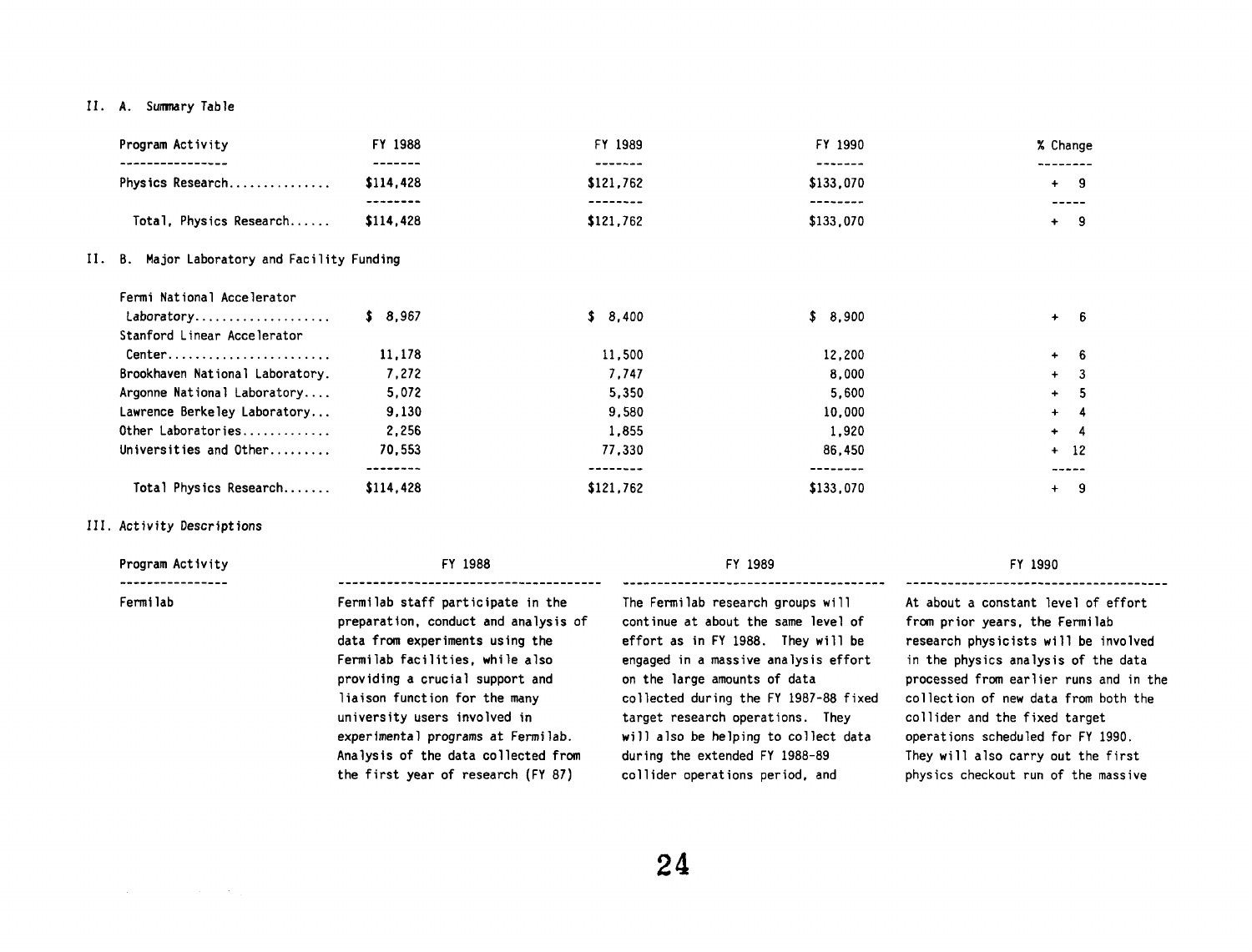# **III.** Physics Research (Cont'd)

 $\sim 100$ 

| Program Activity  | FY 1988                                                                                                                                                                                                                                                                                                                                                                                                                                                                                                                                                                         | FY 1989                                                                                                                                                                                                                                                                                                          | FY 1990<br>new D-Zero detector facility at<br>Fermilab, since the central systems<br>will have been completed.<br>Theoretical and high energy<br>astrophysics research efforts will<br>continue at a steady level of<br>effort. Preparations for the full<br>completion of the D-Zero detector and<br>the FY 1991 fixed target research<br>programs will also be undertaken.<br>$($ \$8,900)      |  |
|-------------------|---------------------------------------------------------------------------------------------------------------------------------------------------------------------------------------------------------------------------------------------------------------------------------------------------------------------------------------------------------------------------------------------------------------------------------------------------------------------------------------------------------------------------------------------------------------------------------|------------------------------------------------------------------------------------------------------------------------------------------------------------------------------------------------------------------------------------------------------------------------------------------------------------------|---------------------------------------------------------------------------------------------------------------------------------------------------------------------------------------------------------------------------------------------------------------------------------------------------------------------------------------------------------------------------------------------------|--|
| Fermilab (Cont'd) | using the Tevatron's new collider and<br>upgraded fixed target facilities<br>required a major effort, as did the<br>preparation of the publications and<br>theoretical interpretations of this<br>new information. Researchers also<br>participated in extensive data<br>taking, in both the fixed target and<br>collider programs. There is also a<br>theoretical research activity<br>underway as well as a small program<br>of high energy astrophysics<br>research. $($ \$8,967)                                                                                            | readying the next round of fixed<br>target experiments which will begin<br>in mid-FY 1989. The theory group<br>will continue to pursue the most<br>topical new results from the<br>experimental work. Theoretical and<br>astrophysics research will continue.<br>$($ \$8,400)                                    |                                                                                                                                                                                                                                                                                                                                                                                                   |  |
| <b>SLAC</b>       | The SLAC research groups focused<br>their efforts on collaborative<br>experiments with university groups<br>related to SLC operation with first<br>data-taking on the Mark II detector,<br>and the first operation for research<br>of the upgraded PEP facility with the<br>upgraded TPC detector. In addition,<br>there was the first operation of<br>SPEAR for HEP following the FY 1987<br>shutdown. The SLAC research groups<br>were heavily involved in conducting<br>experiments and data taking. There<br>was also a strong theoretical<br>research activity. (\$11,178) | It is expected that SLC will achieve<br>enhanced luminosity. The groups will<br>concentrate efforts on study of Z zero<br>particles produced in the MARK II<br>detector and tests of the new SLD<br>detector. Data taking with the MARK<br>III detector at SPEAR and the TPC at<br>PEP will continue. (\$11,500) | The continued luminosity improvements<br>of the SLC will require increased<br>efforts in data taking and data<br>analysis. The research groups will<br>continue to study Z zero particles<br>with the Mark II detector. The<br>new SLD detector will undergo tests<br>and commissioning with expectation of<br>a first physics run. Data taking at<br>PEP and SPEAR will continue.<br>(\$12, 200) |  |
| <b>BNL</b>        | The AGS program includes a wide<br>variety of fixed target experiments.<br>For FY 1988, the BNL research groups<br>focused on experiments at the AGS                                                                                                                                                                                                                                                                                                                                                                                                                            | The program will continue at about<br>the same level of effort. A major<br>FY 1989 activity will be the<br>data-taking on the rare kaon decay                                                                                                                                                                    | The program will continue FY 1989<br>activities with significant emphasis<br>on rare kaon decay experiments.<br>Preliminary data taking for new                                                                                                                                                                                                                                                   |  |
|                   |                                                                                                                                                                                                                                                                                                                                                                                                                                                                                                                                                                                 |                                                                                                                                                                                                                                                                                                                  |                                                                                                                                                                                                                                                                                                                                                                                                   |  |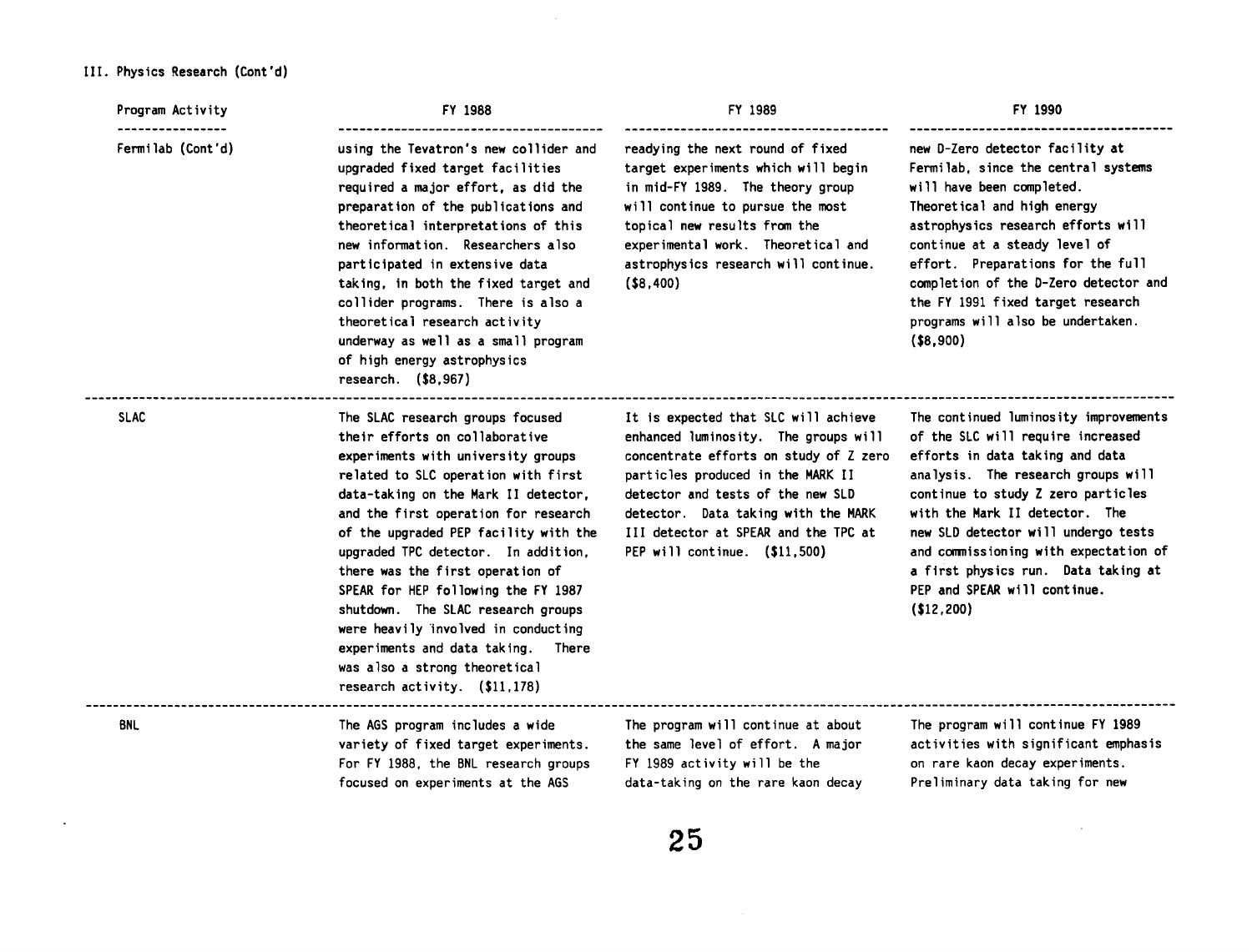# **111. Physics Research (Cont'd)**

| Program Activity                 | FY 1988                                                                                                                                                                                                                                                                                                                                                                                            | FY 1989                                                                                                                                                                                                                                                                                                                                                                                                | FY 1990<br>neutrino oscillation search is<br>expected to begin. Participation in<br>the D-Zero experiment at Fermilab<br>will continue. Early beam tests of<br>the muon anomalous magnetic moment<br>$(g-2)$ experiment are anticipated.<br>Study of proton-proton elastic<br>scattering with the AGS polarized<br>beam will continue. $($ \$8,000)                                            |  |
|----------------------------------|----------------------------------------------------------------------------------------------------------------------------------------------------------------------------------------------------------------------------------------------------------------------------------------------------------------------------------------------------------------------------------------------------|--------------------------------------------------------------------------------------------------------------------------------------------------------------------------------------------------------------------------------------------------------------------------------------------------------------------------------------------------------------------------------------------------------|------------------------------------------------------------------------------------------------------------------------------------------------------------------------------------------------------------------------------------------------------------------------------------------------------------------------------------------------------------------------------------------------|--|
| ----------------<br>BNL (Cont'd) | with significant emphasis on<br>operation of the new generation of<br>rare kaon decay experiments. Other<br>BNL activities include participation<br>in the D-Zero experiment at Fermilab<br>and experiments at CERN. $(57,272)$                                                                                                                                                                    | experiments at the AGS and continued<br>preparation for the D-Zero experiment<br>at Fermilab. In addition, a new<br>initiative to measure the anomalous<br>magnetic moment of the muon will<br>begin. (\$7,747)                                                                                                                                                                                        |                                                                                                                                                                                                                                                                                                                                                                                                |  |
| ANL, LBL, and Other Labs         | These groups concentrate their<br>efforts as users at the U.S.<br>accelerator centers and at foreign<br>facilities with unique capabilities.<br>The LBL program includes<br>participation with the Mark II<br>experiment at SLC as well as a large<br>theoretical effort and the Particle<br>Data Center. (\$16,458)                                                                               | These programs will remain at about a<br>constant level of activity with<br>emphasis on data taking schedules at<br>the new Fermilab and SLAC facilities<br>and analysis of data for physics<br>results. $( $16, 785)$                                                                                                                                                                                 | These programs will remain at about a<br>constant level of activity with<br>continued emphasis on data taking<br>schedules at the new Fermilab and<br>SLAC facilities and analysis of data<br>for physics results. $(17, 520)$                                                                                                                                                                 |  |
| University Program               | This program supports experimental<br>and theoretical research groups at<br>about a hundred universities<br>throughout the nation. The<br>university groups participate in<br>experiments at the major U.S.<br>accelerator facilities and at foreign<br>accelerator facilities with unique<br>capabilities, as well as in<br>non-accelerator experiments and<br>theoretical research. The level of | The level of effort for research will<br>be slightly increased in FY 1989 to<br>enable university groups to<br>participate more effectively in the<br>data taking in FY 1989 and analysis<br>of the data acquired in FY 1988.<br>Continue Class IV computer upgrade<br>and Class V mainframe acquisition at<br>MIT initiated in FY 1988. Includes<br>funding for the SBIR assessment.<br>$($ \$77,330) | The funding for the university<br>program will be significantly<br>increased to enhance the capability<br>of university groups to participate<br>effectively in world forefront<br>research and to meet the<br>extraordinary costs of U.S.<br>experiments at remote and foreign<br>facilities. Further, funding will be<br>provided to begin to restore the<br>technical capabilities of major |  |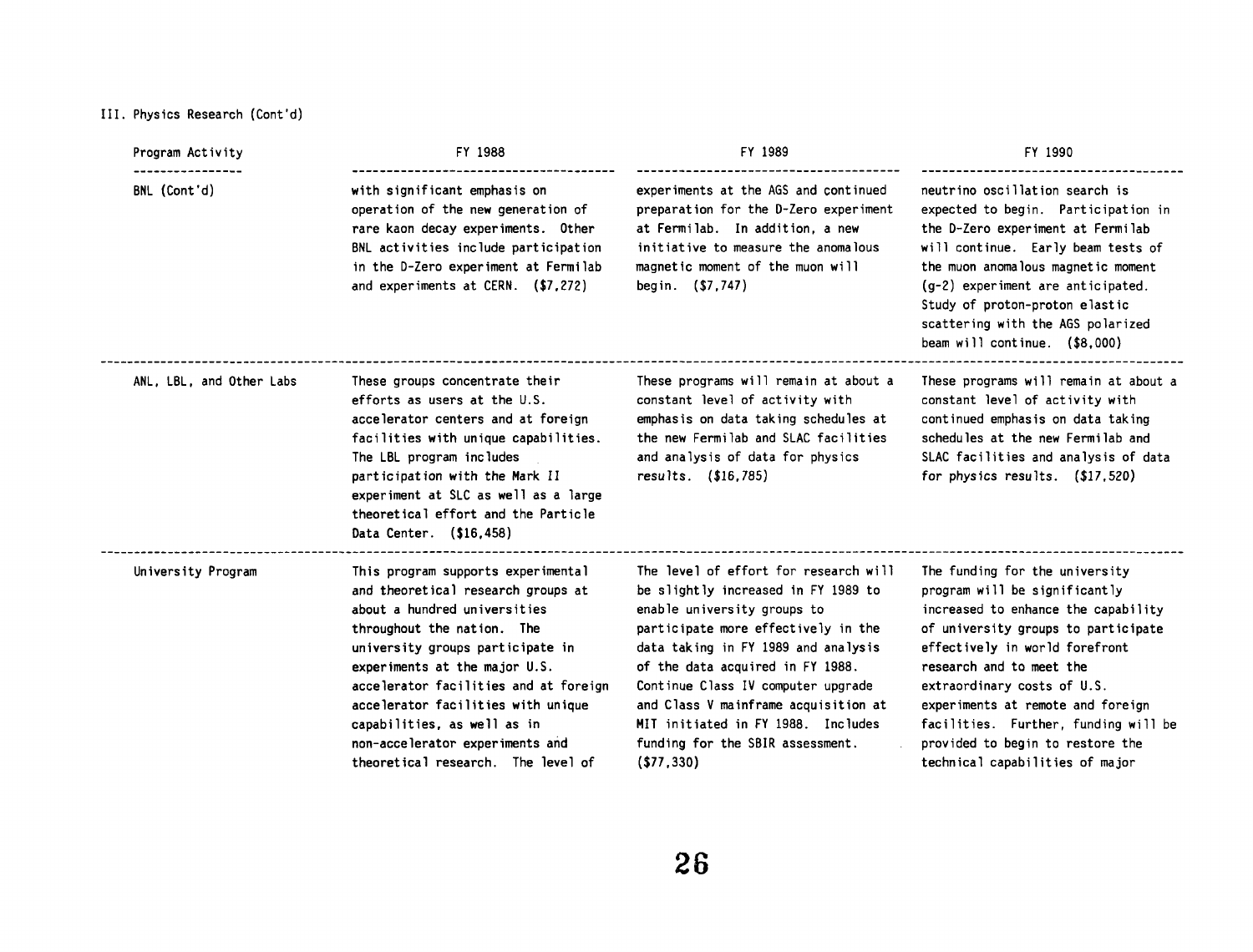III. Physics Research (Cont'd)

| Program Activity<br>----------- | FY 1988                                                                                      | FY 1989   | FY 1990                                                                                                                                                          |
|---------------------------------|----------------------------------------------------------------------------------------------|-----------|------------------------------------------------------------------------------------------------------------------------------------------------------------------|
| University Program (Cont'd)     | effort is appropriately scoped<br>relative to the level of facility<br>operation. (\$70,553) |           | university laboratories. Also<br>includes continued funding for<br>computer acquisitions at MIT.<br>Includes funding for the SBIR<br>assessment.<br>( \$86, 450) |
| Total                           | \$114,428                                                                                    | \$121,762 | \$133.070                                                                                                                                                        |

#### **I. Preface: Facilityoperations**

Provides funding for the operation of accelerators, colliders, secondary beam lines, detectors for experiments, experimental areas, and central computing facilities. Includes the costs of manpower, electric power, expendable supplies, and inventories. Major DOE supported facilities to be **operated in FY 1990 include: Fermi lab Tevatron (800 GeV proton fixed target and 900 GeV on 900 GeV antiproton-proton coll iding beams); SLAC (50 GeV linear accelerator serving as injector for the SPEAR 4 GeV on 4 GeV electron-positron collider, the PEP 15 GeV on 15 GeV electron-positron collider, and the SLC 50 GeV on 50 GeV electron-positron collider); and. BNL AGS (30 GeV proton and polarized proton fixed target program). The world forefront SLAC**  SLC and Fermilab Tevatron accelerators will both be available full-time for physics operation in FY 1990, as well as the AGS, PEP and SPEAR. Incremental funds will be required in FY 1990 at SLAC and Fermilab to provide for an improved level of operation for physics experiments. The FY 1990 request gives **highest priority to operation of the world leading SLC and Tevatron colliders for physics research at a high level, with some additional operation of the AGS at BNL.** 

#### **11. A. Sumnary Table**

| Program Activity            | FY 1988   | FY 1989   | FY 1990   | % Change |
|-----------------------------|-----------|-----------|-----------|----------|
| ----------------            | -------   | -------   | -------   | -------- |
| Facility Operations         | \$230.100 | \$252.364 | \$277.670 | -10      |
|                             | --------  | --------  | --------  | ------   |
| Total, Facility Operations. | \$230,100 | \$252.364 | \$277.670 | -10      |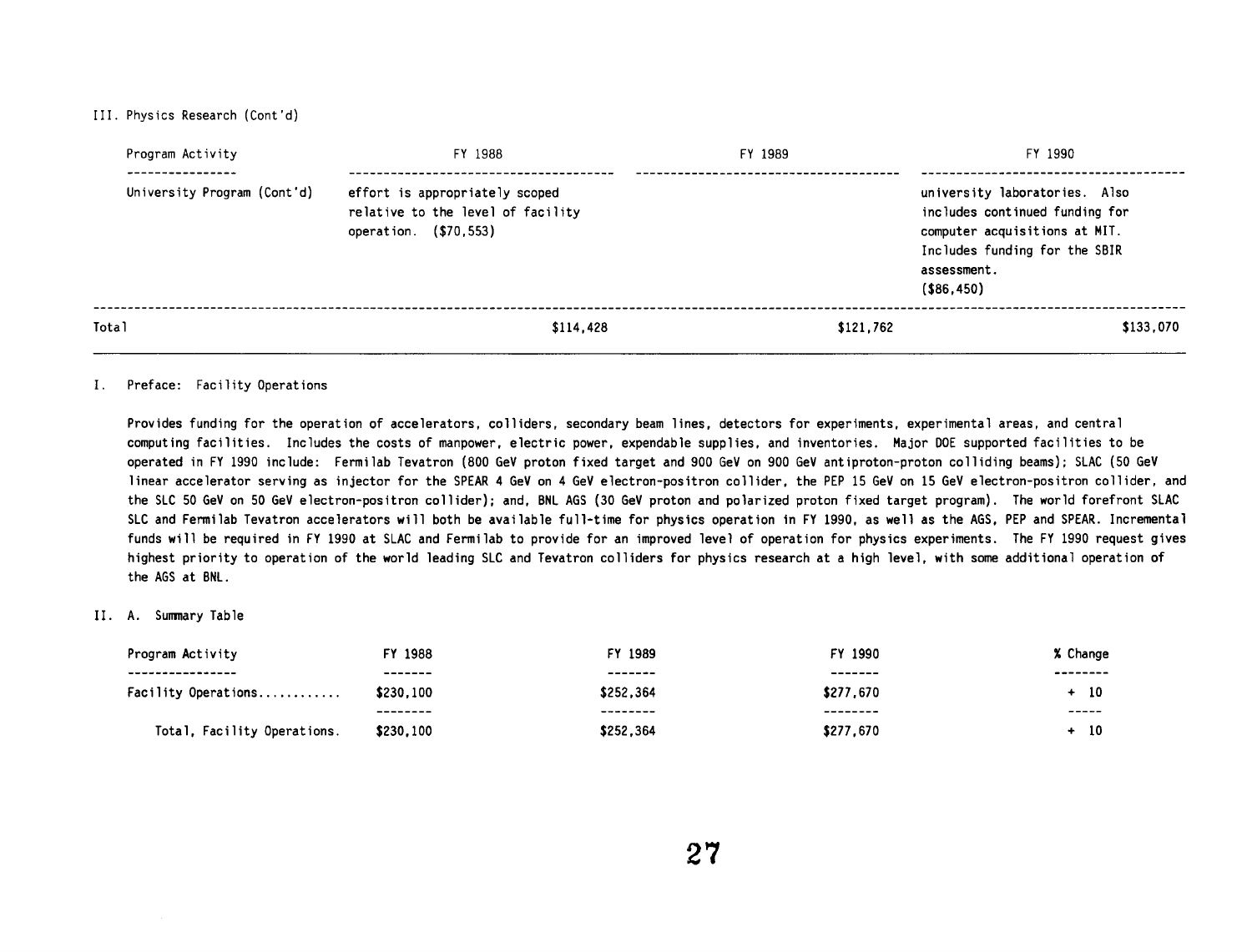#### **11. 8. Major Laboratory and Faci 1 ity Funding**

| Fermi National Accelerator                               |           |           |           |        |
|----------------------------------------------------------|-----------|-----------|-----------|--------|
| Laboratory                                               | \$115,500 | \$122,800 | \$134,500 | $+$ 10 |
| Stanford Linear Accelerator                              |           |           |           |        |
| $Center \dots \dots \dots \dots \dots \dots \dots \dots$ | 73.400    | 80.200    | 92,400    | $+ 15$ |
| Brookhaven National Laboratory.                          | 39,300    | 41.600    | 44.000    | $+ 6$  |
| Other Operations                                         | 1,900     | 7.764     | 6.770     | $-13$  |
|                                                          |           |           | --------  | -----  |
| Total Facility Operations                                | \$230,100 | \$252,364 | \$277.670 | $+ 10$ |
|                                                          |           |           |           |        |

#### **111. Activity Descriptions**

Program Activity **FY 1988** 

----------------

**Fermi lab Operations During FY 1988 the superconducting Tevatron was in operat ion for physics research ut i 1 izat ion during 8 months. Of these. 4 1/2 months were in the fixed target mode of operat ion at 800 GeV. During this time all of the upgraded and new secondary beam capabilities built over the last several years as the Tevatron I1**  construction project were fully **operational** . **Fifteen major experiments collected data, two test beams were avai lable, and the last new beam was successfully comnissioned. Ten of the experiments were fully completed, and over 35,000 high density magnetic computer tapes were filled with raw data. This concluded the most fruitful and successful fixed target run of the last 10 years, and set new records in** 

#### FY 1989

**The Tevatron is scheduled to be in operation for research for only 8 months during FY 1989. The first 6 months will be the continuation of the colliding beam operations begun in late FY 1988 with four experiments collecting data: the massive general purpose CDF faci 1 ity, and three smal ler special purpose exper iments. The intensity of the antiproton beams, the numbers of colliding bunches, and the corresponding col 1 ider luminosity and data rate are expected to reach new world records. Consequently the**  fully operational and well calibrated **CDF experimental faci 1 ity has enormous discovery potential and there is great optimism that major and significant new advances in our understanding of the fundamental** 

#### FY 1990

**It is planned to operate the superconducting Tevatron for research for a full 10 months during FY 1990. The year wi 11 begin in the fixed target mode of operations begun late in FY 1989. and this run is scheduled to continue for 4 1/2 months. Of the 14 major experiments scheduled to take this data, about half are anticipated to be completed during FY 1990. This period includes the first research utilization of a new gas jet fixed target facility in the antiproton accumulator ring. After a brief scheduled 2 month maintenance changeover and study period, the FY 1990 collider run is scheduled to operate during the last 5 1/2 months of the fiscal year. There are two major new features of this run. It will be the first physics run for the**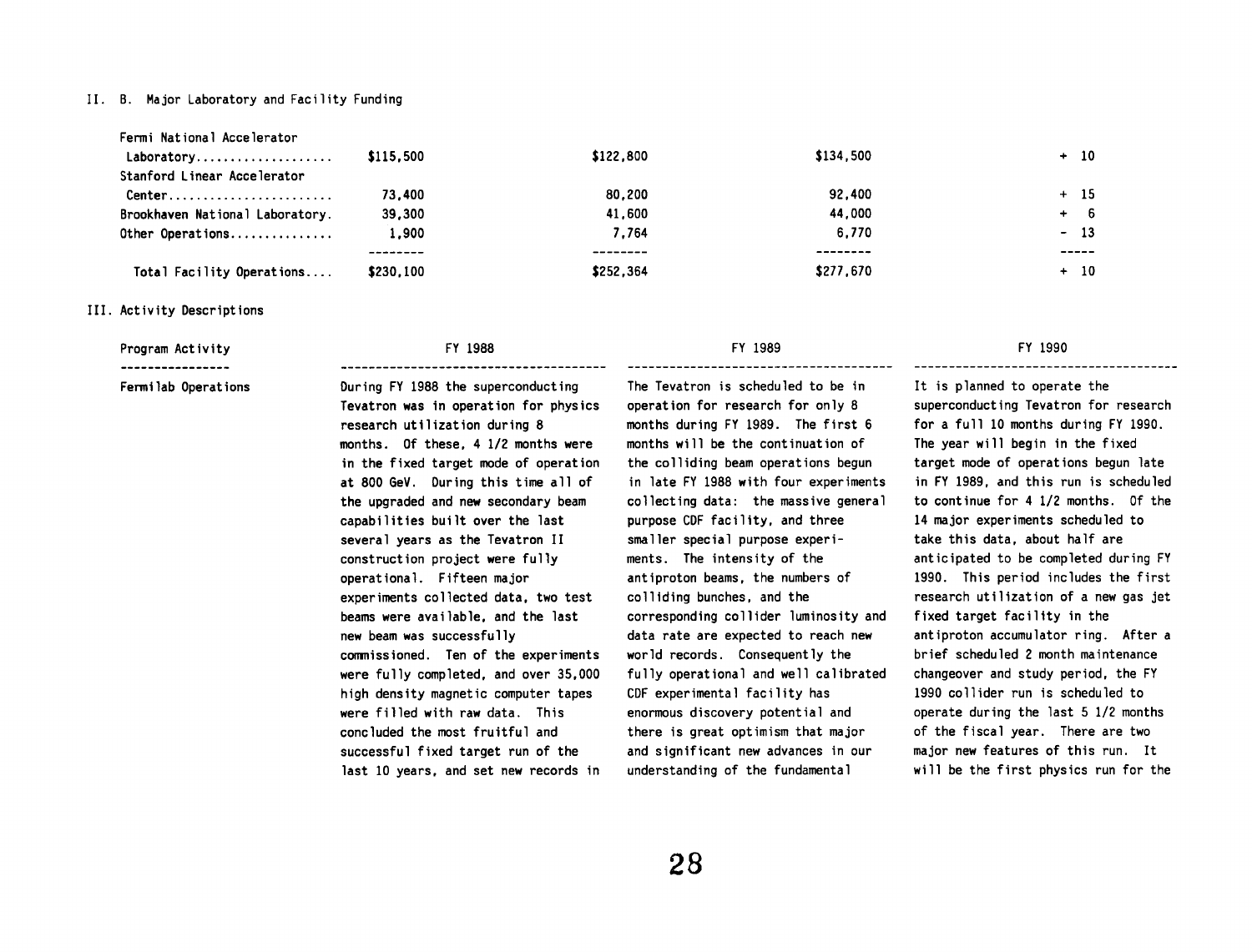#### 111. **Facility Operat ions (Cont'd)**

Program Activity **FY 1988** ----------------

**Fermi lab Operat ions (Cont 'd) both instantaneous and integrated intensity of accelerated beam for a superconducting synchrotron. The 900 GeV antiproton on 900 GeV proton colliding beam operations will run for the last 3 112 months of FY 1988 and continue well into the next fiscal year. Data wi 11 be taken during this period by the fully completed Col** 1 **ider Detector at Fermi lab (CDF) experimental faci 1 ity and also by three other smaller experiments; similarly now fully complete. (\$115,500)** 

FY 1989

**properties of matter will result. Once the coll ider run ends there wi 11 be a roughly 4 month period of changeover to the fixed target mode of Tevatron operations, of accelerator maintenance and study periods, and the startup of the new fixed target research program. We project about 2 full months of good research data collection at the end of FY 1989, and a long continuation into the first half of FY 1990. Since 14 major experiments are on this fixed target schedule, only four of which are continuations from the FY 1988 run, another diverse and rich new research program wi 11 be started in late FY 1989. Test beams will also continue to be operated during this run. (\$122.800)** 

FY 1990

**new and largely-completed major second col 1 ider exper imental research faci 1 ity; the D-Zero detector facility, which is complementary to the capabilities of the CDF facility and it wi 11 add very important new capabilities to the Tevatron collider physics program. Furthermore, CDF**  will have in operation the first **major systems upgrades with, in particular, a greatly increased acceptance for the detection of muons. In addition, continued improvements in the antiproton intensity capability will come into operation and are expected to yield considerable increases in the research productivity of the ant iproton-proton coll ider program. (\$134,500)** 

**SLAC Operations SLAC operated for about 5 months for physics with the SLC, mostly at reduced pulse rate. Operation at PEP and SPEAR for high energy physics also took place for two months at the end of the year. Funding is included for an upgrade to the central computing faci 1 ity. (\$73,400)** 

**SLC operation at 60 pulses per second SLC operation at 120 pulses per for physics. Operation of PEP and second for physics. Operat ion of PEP**  SPEAR for high energy physics will and SPEAR will take place concur**also take place for about two months rently with SLC for about 39 and 24 early in the year. Continuation of weeks respectively. (\$92.400) upgrade to central computing faci 1 ity initiated in FY 1988. (\$80,200)** 

**SLAC has scheduled about 32 weeks of SLAC has scheduled about 39 weeks of** 

----------------**---**------**--------**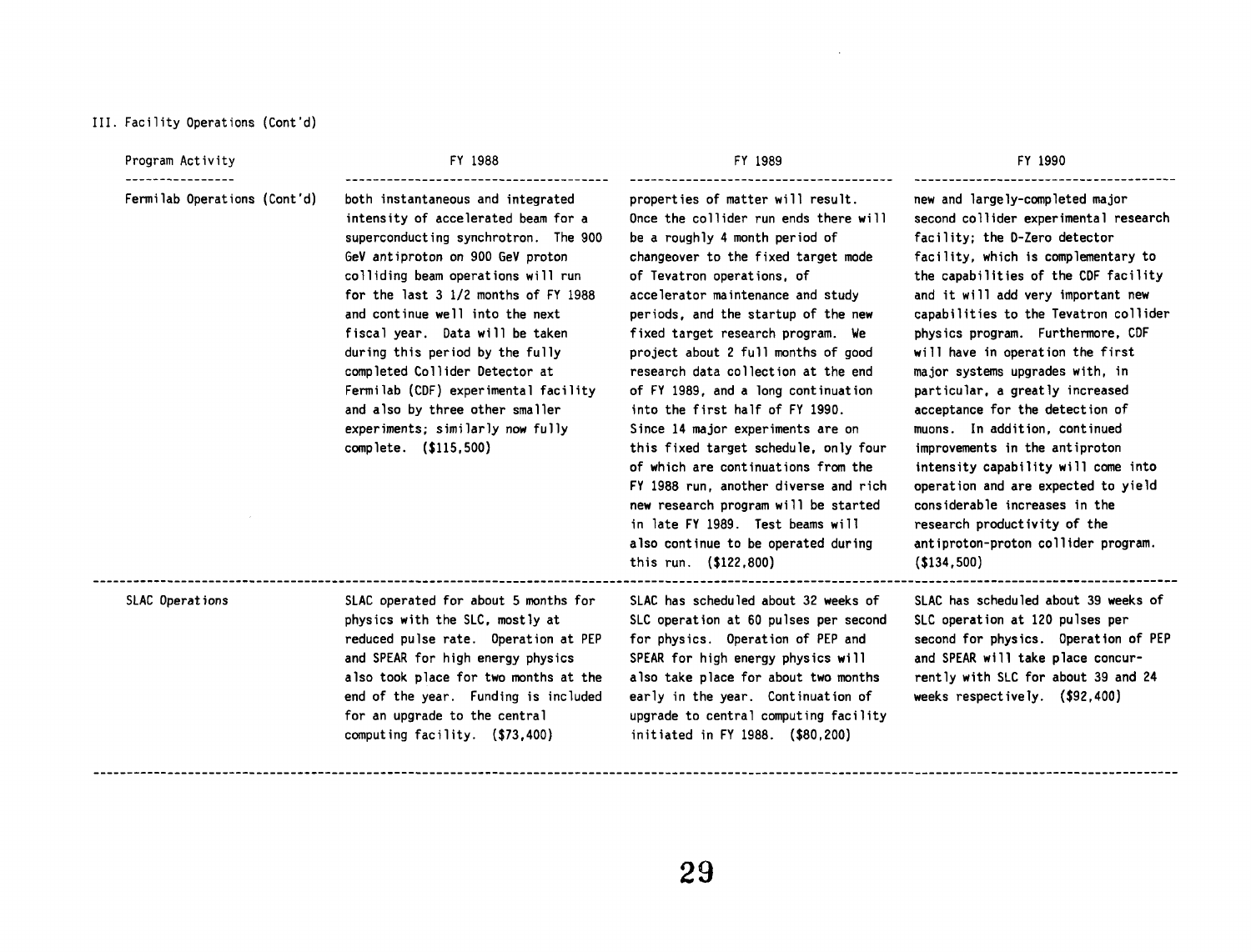#### **III. Facility Operations (Cont'd)**

| Program Activity   | FY 1988                                                                                                                                                                                                                                                                                                                                                                                                                                             | FY 1989<br>FY 1990                                                                                                                                                                                                                                                                                                                                                        |                                                                                                                                                                                                                                                                                                                                                                                                                                          |
|--------------------|-----------------------------------------------------------------------------------------------------------------------------------------------------------------------------------------------------------------------------------------------------------------------------------------------------------------------------------------------------------------------------------------------------------------------------------------------------|---------------------------------------------------------------------------------------------------------------------------------------------------------------------------------------------------------------------------------------------------------------------------------------------------------------------------------------------------------------------------|------------------------------------------------------------------------------------------------------------------------------------------------------------------------------------------------------------------------------------------------------------------------------------------------------------------------------------------------------------------------------------------------------------------------------------------|
| BNL-AGS Operations | AGS operated for about 15 weeks for<br>high energy physics to include 12<br>weeks for slow beam operation and 3<br>weeks for polarized protons.<br>Additional operation of about 8 weeks<br>took place for heavy ion physics<br>funded by Nuclear Physics.<br>Therefore, total AGS operation in FY<br>1988 was about 23 weeks. (\$39,300)                                                                                                           | AGS will operate for about 17 weeks<br>for High Energy Physics to be split<br>among the various operating modes.<br>Emphasis would be on rare kaon<br>experiments and neutrino<br>experiments. Additional operation of<br>8 weeks is planned for heavy ion<br>physics funded by Nuclear Physics.<br>Total AGS operation in FY 1989 would<br>be about 25 weeks. (\$41,600) | The AGS will operate for about 22<br>weeks for high energy physics to be<br>split among the various modes.<br>Emphasis will be on rare kaon decay<br>experiments and neutrino<br>experiments. The new AGS<br>accumulator/booster will be<br>commissioned. Additional operation<br>of 8.5 weeks is planned for heavy ion<br>physics funded by Nuclear Physics.<br>Total AGS operation in FY 1990 would<br>be about 30.5 weeks. (\$44,000) |
| Other Operations   | This provides funding to LBL for its<br>participation in the operation,<br>maintenance, and upgrading of the<br>Time Projection Chamber (TPC)<br>detector at PEP. It also provides<br>for increases in special process<br>spares, common use stores, and other<br>specialized activities to meet<br>requirements for effective operation<br>of the accelerator laboratories.<br>(SBIR funding in FY 1988 has already<br>been transferred. (\$1,900) | Continuation of FY 1988 programs at<br>about same level of effort. Also<br>includes funding for the SBIR<br>assessment on the High Energy Physics<br>program. $( $7, 764)$                                                                                                                                                                                                | Continuation of FY 1989 programs at<br>about same level of effort. Also<br>includes funding for the SBIR<br>assessment on the High Energy Physics<br>program. (\$6,770)                                                                                                                                                                                                                                                                  |
| Total              | \$230,100                                                                                                                                                                                                                                                                                                                                                                                                                                           | \$252,364                                                                                                                                                                                                                                                                                                                                                                 | \$277,670                                                                                                                                                                                                                                                                                                                                                                                                                                |

# **I. Preface: High Energy Technology**

**Provides the technological base for maintaining and improving the scientific effectiveness, reliability, and efficiency of existing facilities and for**  extending the capabilities of accelerators, colliders, and detectors by developing and proving new concepts and technologies. Includes R&D with a near term focus in support of ongoing construction, ongoing major detectors (D-Zero and SLD), and improving existing facilities. There is also a strong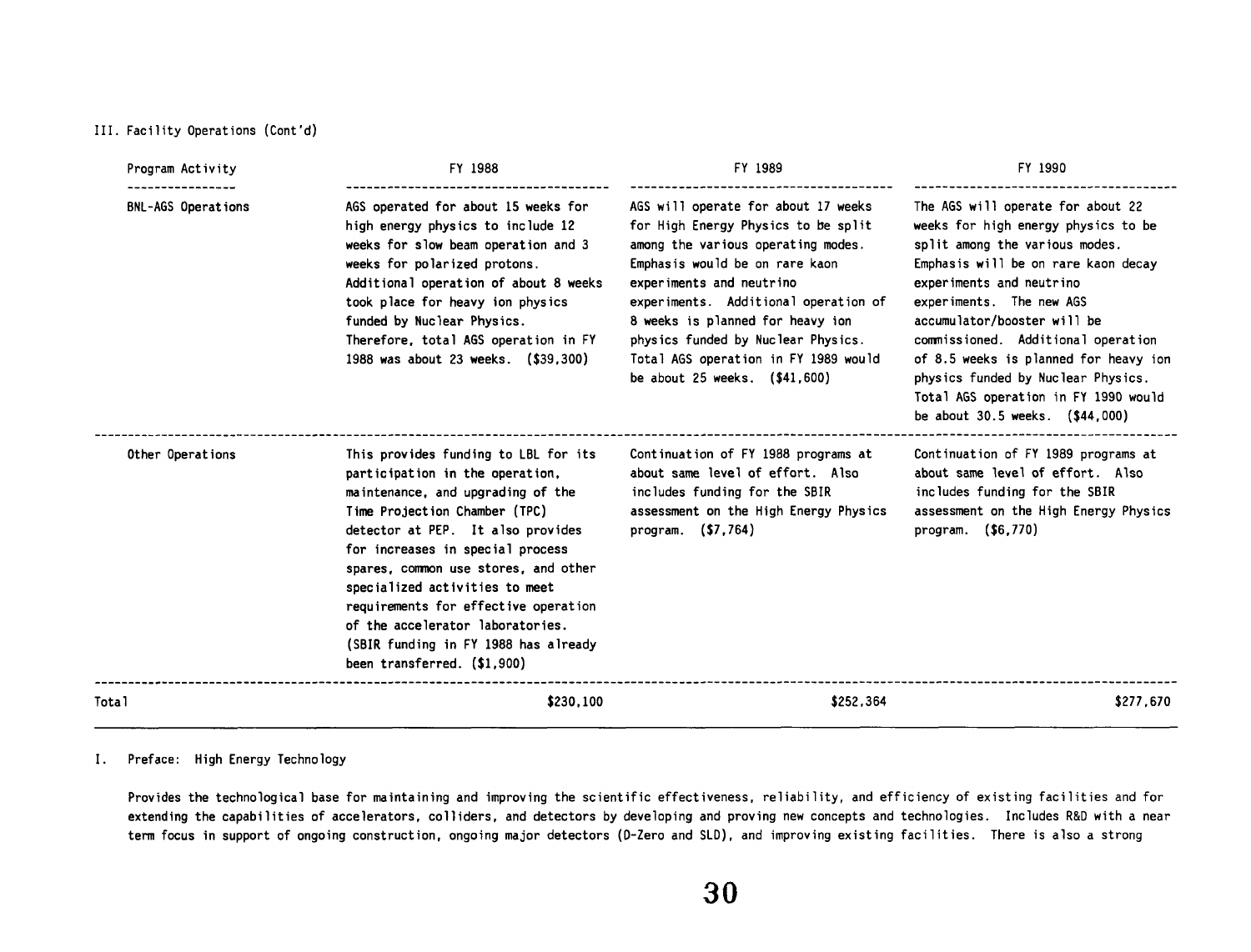### **I. Preface: High Energy Technology (Cont 'd)**

**longer term focus on development of advanced concepts leading to future accelerators, colliders, and detectors based on new concepts which will have greater performance capability and more cost effective operation. Includes theoretical studies of accelerator physics; exploration of new concepts for**  particle acceleration, storage, and transport; and fabrication and testing of apparatus based on these studies. Also includes studies of new types of **detectors and improved detector performance. The High Energy Technology program is carried out primarily in the DOE laboratories, but with a significant program of advanced concept development in universities and industry. The program also includes advanced accelerator R&D studies with a particular emphasis on high energy accelerators employing superconducting magnets.** 

#### **11. A. Sumnary Table**

| Program Activity                                         | FY 1988              | FY 1989              | FY 1990              | % Change        |
|----------------------------------------------------------|----------------------|----------------------|----------------------|-----------------|
| High Energy Technology                                   | -------<br>\$63,700  | -------<br>\$65,108  | \$82.040             | $+ 26$          |
| Total, High Energy Technology                            | --------<br>\$63,700 | --------<br>\$65,108 | --------<br>\$82,040 | -----<br>$+ 26$ |
| II. B. Major Laboratory and Facility Funding             |                      |                      |                      |                 |
| Fermi National Accelerator                               |                      |                      |                      |                 |
| Laboratory<br>Stanford Linear Accelerator                | \$15,410             | \$14.580             | \$19,400             | $+ 33$          |
| $Center \dots \dots \dots \dots \dots \dots \dots \dots$ | 13,430               | 14,000               | 17,700               | $+ 26$          |
| Brookhaven National Laboratory.                          | 14,940               | 12,510               | 13,950               | $+ 12$          |
| Lawrence Berkeley Laboratory                             | 7,750                | 7.630                | 8,660                | $+ 13$          |
| Universities and Other                                   | 12,170               | 16,388               | 22,330               | $+36$           |
|                                                          | --------             | --------             | --------             | -----           |
| Total, High Energy Technology.                           | \$63.700             | \$65,108             | \$82,040             | -26<br>$+$      |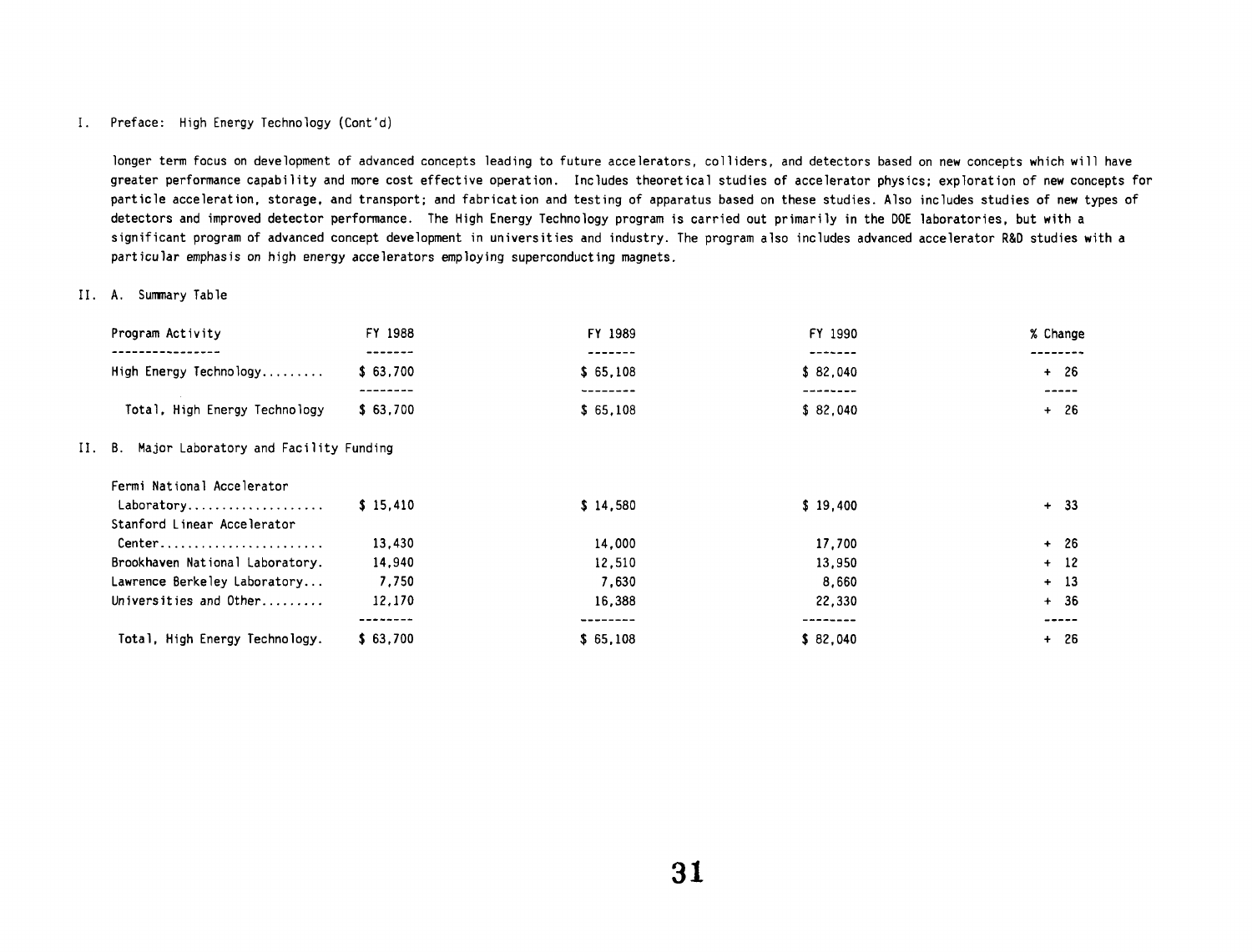#### 111. Activity Descriptions

# Program Activity

Fermi lab

FY 1988 ......................................

Work will continue to increase Tevatron luminosity by reducing emittance, increasing beam intensity and reducing interaction point beam spot sizes. Tests of reduced operating temperature of the Tevatron superconduct ing magnets wi 11 begin. Tests of a new accelerator structure and development of higher power klystrons for the future Linac upgrade will begin. Studies of the antiproton source will be carried out to improve the yield, cooling rate. and emittance of the antiproton beam. Facility R&D continues general support activities for the fixed target and colliding beam technology. Design of high gradient 1.8K quadrupole magnets for the D-Zero interaction region will be completed and fabrication of prototypes will commence. While work continues on the CDF detector, a high emphasis is placed on support of D-Zero detector and of data analysis tools. (\$15,410)

FY 1989 ......................................

R&D in support of improving Tevatron operation for 1 TeV beam energies in FY 1990 will be carried out. Studies will continue on injector performance improvements, focusing on raising the Linac energy and on improving beam currents through use of Radio Frequency Quadrupole Accelerators with negative hydrogen ions. R&D will be carried out to improve stochastic cooling of anti-protons and collider luminosity, with the goal of raising research productivity. Facility R&D will focus on the need to complete the D-Zero detector, and make it operational in FY 1990 and on the design of a silicon strip microvertex detector for the CDF detector. (\$14,580)

#### FY 1990

......................................

R&D to increase the energy, intensity and luminosity of the Tevatron wi 11 be expanded. This will include work to lower Tevatron magnet temperature from 4.8K to 4.2K. an expanded R&D effort for **s** new radio frequency quadrupole preinjector, evaluation of improved accelerating structures. test of new radio frequency drivers, and design of a new 400 MeV linac-to-booster transport line. An enhanced program of reducing beam losses in the booster, main ring. and Tevatron machines will be undertaken as wi 11 a program to improve performance of the antiproton source. A major new emphasis during this period will be R&D addressing the optimum scheme for improving the performance of the intermediate energy acceleration system which operates between the 8 GeV booster and the Tevatron. The present intermediate acceleration system is the original warm iron magnet Main Ring. **A** second emphasis will be R&D for future luminosity upgrades of the superconducting Tevatron storage ring. R&D in support of detector facilities will include improved beaml ines and beaml ine controls and special work on improved CDF detector performance. (\$19.400) ---------------------------------------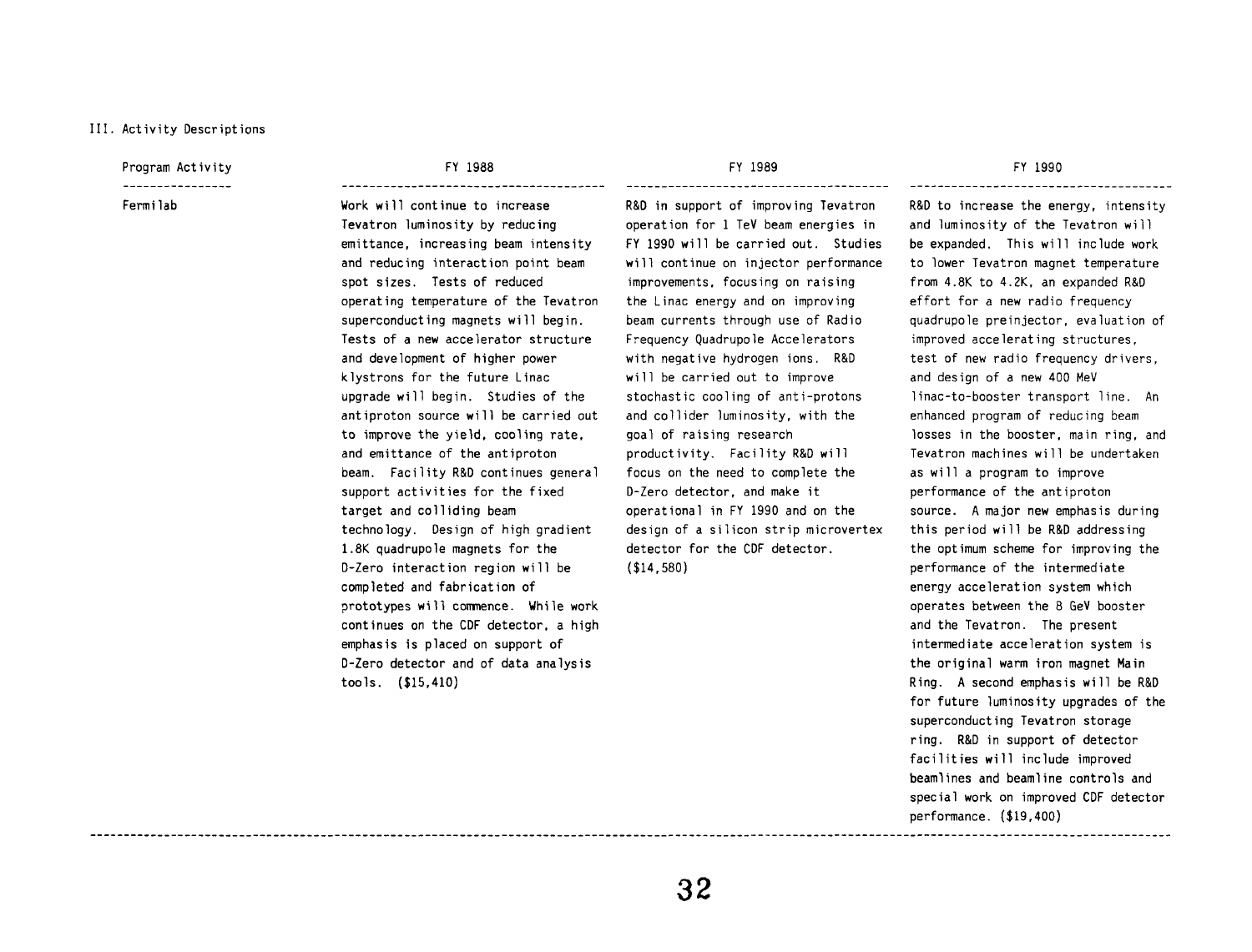#### 111. High Energy Technology (Cont 'd)

Program Activity

----------------

#### FY 1988

SLAC **As SLC technology becomes understood,** and operation for physics research starts late in the fiscal year, R&D will be carried out to improve luminosity and performance, and to make further progress on linear collider technology. Installation and testing of major systems of the SLD will be carried out. Studies of advanced concepts, particularly new, efficiency radiofrequency sources, on high power sources and high high power, high efficiency high gradient acceleration schemes. gradient accelerating structures. radiofrequency sources will also be and advanced final focusing entitled Realistic designs for a possible next pursued. (\$13,430) techniques will be pursued. (\$14,000) generation linear collider will be

#### FY 1989

R&D to increase luminosity and performance of the SLC collider will continue. Instal lation and testing of most major SLD subsystems will be completed and preparation will begin for moving the detector into the interaction region. The studies of advanced concepts for colliders will continue. Studies of high

#### FY 1990

A substantially expanded program of R&D on the collider will be directed toward the luminosity improvements necessary for full physics output of the SLD. Studies of advanced collider concepts will be increased as prototype accelerator and final focus components are tested and evaluated. Development will continue explored. (\$17,700)

**BNL** 

support for the AGS Accumulator/ the AGS for operation at the new improved AGS intensity, duty cycle, Booster project, and improved injection energy and intensity to be flexibility of operation and polarized proton operat ion of the available from the booster, to pursue reliability, and for reduced beam AGS, a continuation of the advanced accelerator concepts loss and maintenance; for Booster superconducting magnet R&D program, including initial experiments with project support, such as magnet and studies of advanced accelerator the advanced test facility for laser measurements, beam electrode concepts, including an advanced test accelerator studies, and to improve characterization and applications facility for laser accelerator particle detectors, beam lines and software for beam control and studies. (\$14,940) targets for AGS experiments. diagnostics; for improvement of

(\$12,510) particle detectors, beam lines and

Program includes continued R&D Program will include R&D to prepare Continuation of R&D programs for targets for AGS experiments including preparation for measurement of the r..uon 9-2 value; and for an expanded program of experiments with the advanced test facility for laser accelerator studies. (\$13,950)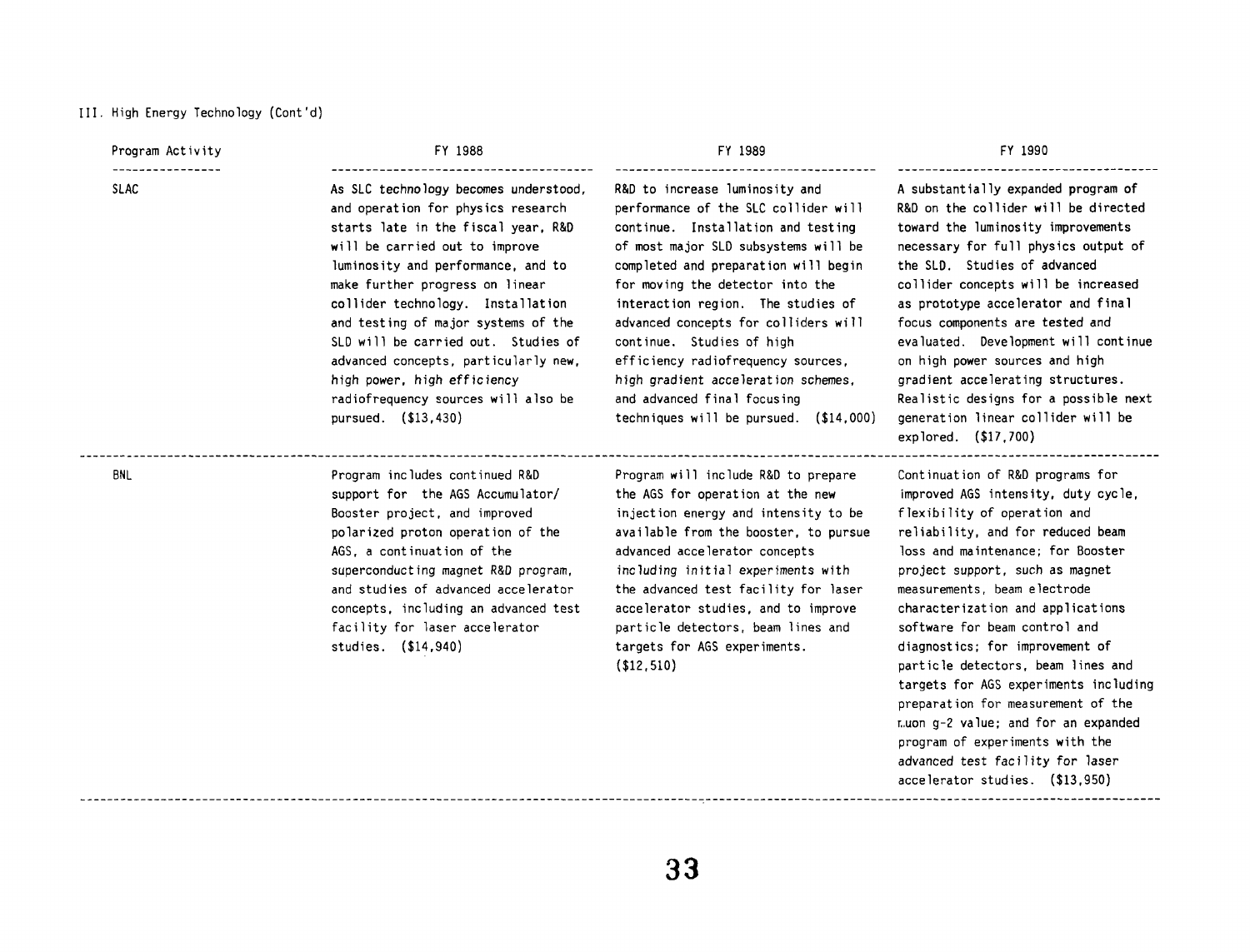#### **I1 I. High Energy Technology (Cont 'd)**

#### **Progmm Activity**  ----------------

**LBL** 

**FY 1988** 

...............................................

...................................... **Program continues at nearly a constant level of effort. Focus continues on superconduct ing magnet, beam cooling and detector equipment R&D. Preparations for a two beam accelerator test using the rebui lt ETA at LLNL wi 11 continue. (\$7,750)** 

#### **FY 1989**

...................................... **Continuation of the FY 1988 programs at roughly the same level of effort. Generic detector R&D will focus on solid silicon sensors with large-area, radiat ion-hard, pixel arrays for operation in high background rate environments. (\$7,630)** 

### FY 1990

**R&D programs continue on superconducting magnet technology; beam instrumentat ion and cool ing; accelerator theory; the physics of the relativistic klystron two-beam accelerator concept; and on advanced detector components, systems and instrumentation. (\$8.660)** 

**Universities and Other Contractors** 

.............................

**This subprogram supports a broad range of advanced topics in advanced accelerator and detector technologies needed to maintain a strong experimental research capability in high energy physics. Research carried out in universities, industry, research institutes, and other government research centers (e.g. NBS. NRL, etc.) addresses topics ranging from development of industrial consensus standards for superconductors, through new and advanced accelerator concepts, such as the use of lasers and collective effect phenomenon to accelerate new theoretical concepts in non 1 inear charged particle beam dynamics. Some exploratory work on the development and potential application of very high critical field superconductors (including chevrel phase compounds and the new** 

**A continuation of the base program at a somewhat enhanced level of effort. Particular emphasis will be given to development of new high power radiofrequency sources, high critical field superconductors, and development of larger scale testing of advanced accelerator concepts. such as the inverse free electron laser accelerator, which have been theoretically shown to be feasible. R&D on new technologies for large detectors operating in very high luminosity hadron coll iders wi 11 be expanded. (\$16,388)** 

**Continuation and expansion of the base program to utilize the special resources of universities, industry, research institutes, and government laboratories to address a broad spectrum of advanced techno logy development. A concerted effort wi 11 be made to expand the search for promising new charged particle beam acceleration concepts. First major tests of advanced accelerator concepts identified as feasible in prior year R&D will be undertaken at the advanced accelerator test facilities established as user centers at BNL and ANL. R&D on advanced, generic technology essential for large detectors operating at high event rates will be expanded to its planned level. (\$22,330)**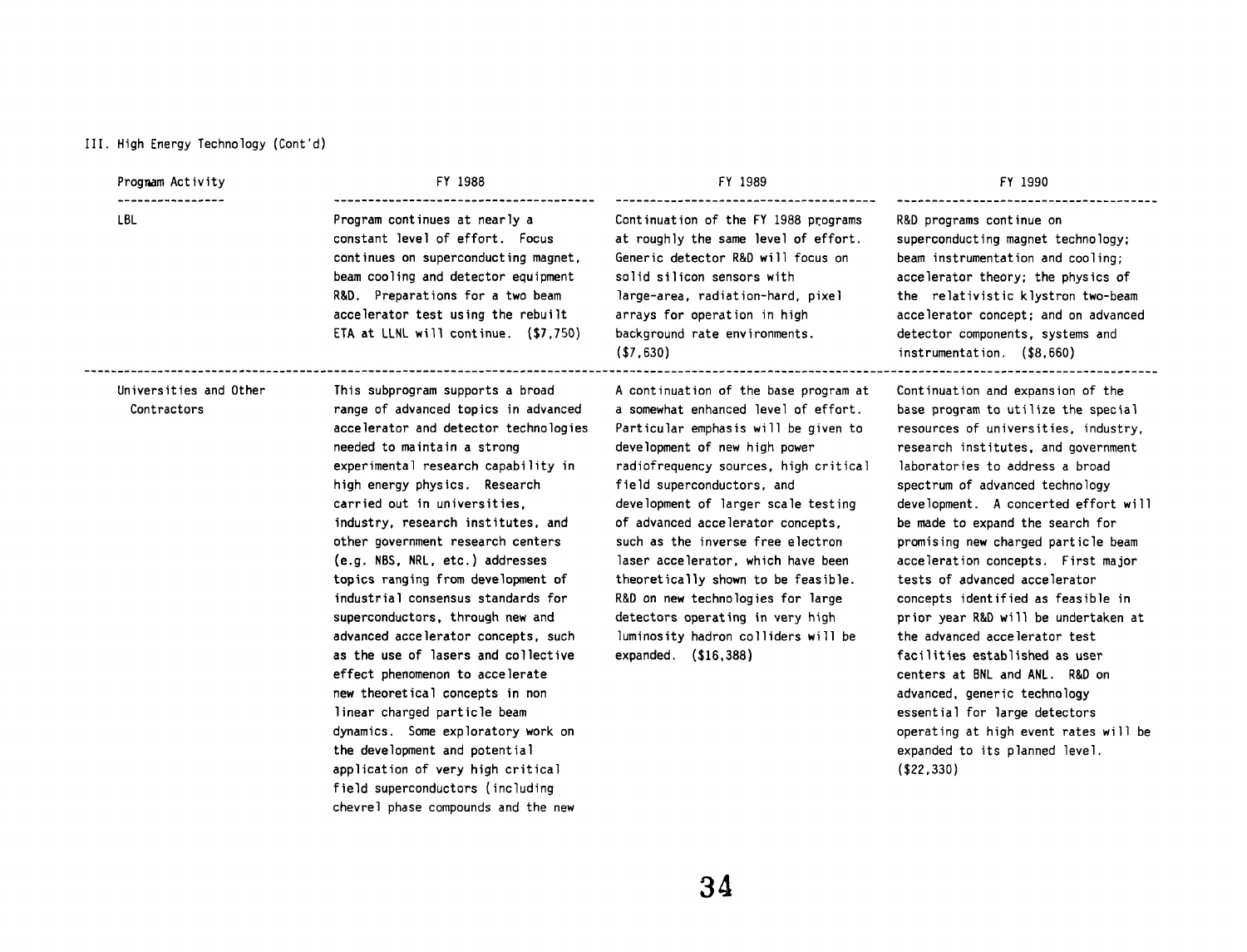#### **I1 I. High Energy Technology (Cont 'd)**

| Program Activity                                                   | FY 1988                                                                                       | FY 1989  | FY 1990  |  |
|--------------------------------------------------------------------|-----------------------------------------------------------------------------------------------|----------|----------|--|
| ----------------<br>Universities and Other<br>Contractors (Cont'd) | high critical temperature materials)<br>to accelerator magnets will be<br>started. (\$12,170) |          |          |  |
| Total                                                              | \$63.700                                                                                      | \$65.108 | \$82.040 |  |

#### **I. Preface: Capital Equipment**

Capital Equipment funding is required to provide the secondary beam line components, particle detection apparatus, portable shielding, and data **analysis systems essential to do high quality, forefront high energy physics experiments. It is also required for replacement of accelerator and detector facility components that have worn out or become obsolete. A proper complement of detectors and secondary beams is essential for effective utilization and operation of the major high energy physics accelerator and colliding beam faci 1 ities.** 

**Timely introductionof** newbeamanddetectorcapabilities, **and the regular** upgradingandmodificationof **existingcapabilities, is essential. The**  large scale of the equipment required for high energy physics research systems is illustrated by a few examples: a typical secondary beam line can **range from several hundred feet to a mile or more in length, and requires many beam transport, beam shaping and control elements; the portable shielding required around detectors and targets can involve arrays of hundreds of shielding blocks weighing as much as 10 tons each; the analysis**  magnets incorporated in detection systems weigh many tons; large calorimeters of 300 tons or more are not uncommon; and electronics systems with **hundreds of thousands of data channels are typically required for major detectors. A time span of as much as five years or more is often involved from**  design, through fabrication, to installation, checkout, and operation of these large systems. Examples of specific items of equipment needed include: **beam transport magnets; large analysis magnets for detector systems; precision regulated power supplies; particle beam diagnostic and control systems; electronic and optical detectors with precision spatial and time resolution; high precision calorimeters and tracking chambers for colliding beam**  detectors; high speed and large volume data processing systems; special cryogenic components for liquid hydrogen targets and superconducting devices; **and a host of specialized electronics and other items of laboratory support equipment. Priority is given in FY 1990 to completion of two major new**  collider detectors, for SLC and Tevatron, to a major upgrade of the SLAC Central Computing Facility and to sustaining the base program efforts of the **laboratories and universities at about the FY 1989 level of effort.** 

#### **11. A. Sumnary Table**

| Program Activity         | FY 1988  | FY 1989  | FY 1990  | % Change |
|--------------------------|----------|----------|----------|----------|
| ----------------         | -------  | -------  | -------  | -------- |
| Capital Equipment        | \$76.700 | \$79.800 | \$85.500 |          |
|                          | -------- | -------- | -------- | -----    |
| Total, Capital Equipment | \$76,700 | \$79.800 | \$85.500 |          |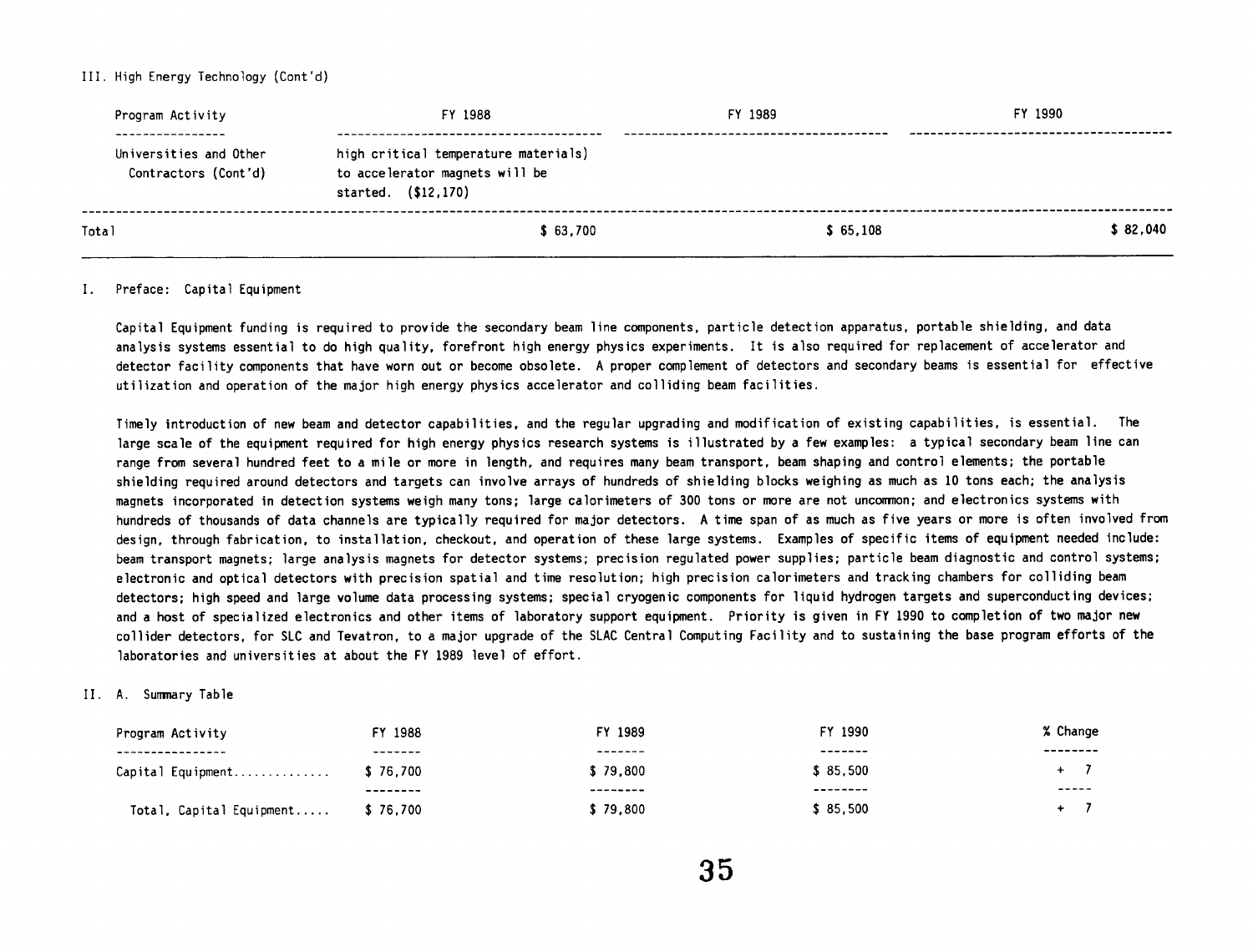#### 11. B. **Major Laboratory and Facility Funding**

| Total, Capital Equipment                                                | \$76,700 | \$79.800 | \$85.500  | $+$ 7  |
|-------------------------------------------------------------------------|----------|----------|-----------|--------|
|                                                                         | ------   |          | -------   | -----  |
| Brookhaven National Laboratory-<br>Other Capital Equipment              | 3.900    | 4.050    | 4,300     | $+ 6$  |
| Universities and Other                                                  | 23.395   | 20,800   | 22,800    | $+$ 10 |
| Brookhaven National Laboratory.                                         | 6,119    | 5,250    | 5.550     | $+ 6$  |
| $Center \dots \dots \dots \dots \dots \dots \dots \dots$                | 18,033   | 21,000   | 22,250    | $+ 6$  |
| Fermi National Accelerator<br>Laboratory<br>Stanford Linear Accelerator | \$25.253 | \$28,700 | \$ 30,600 | $+ 7$  |

## 111. **Activity Descriptions**

| FY 1988                                                                                                                                                                                                                                                                                                                                                                                                                                                        | FY 1989                                                                                                                                                                                                                                                                                                                                                                                                                                                                                                       | FY 1990                                                                                                                                                                                                                                                                                                                                                                                                                                                                                                                                                |
|----------------------------------------------------------------------------------------------------------------------------------------------------------------------------------------------------------------------------------------------------------------------------------------------------------------------------------------------------------------------------------------------------------------------------------------------------------------|---------------------------------------------------------------------------------------------------------------------------------------------------------------------------------------------------------------------------------------------------------------------------------------------------------------------------------------------------------------------------------------------------------------------------------------------------------------------------------------------------------------|--------------------------------------------------------------------------------------------------------------------------------------------------------------------------------------------------------------------------------------------------------------------------------------------------------------------------------------------------------------------------------------------------------------------------------------------------------------------------------------------------------------------------------------------------------|
| Major progress towards completing the<br>D-Zero detector late in 1990, with<br>initial physics capability in 1989<br>$(11, 400)$ ; upgrades and improvements<br>to fixed target detectors and<br>secondary beam lines (\$6.900):<br>upgrades to the capabilities of the<br>CDF detector (\$2,800): site-wide<br>additions to computing and networking<br>capabilities (\$1,700); accelerator<br>R&D, and general site equipment<br>$($ \$2,453). $($ \$25,253) | D-Zero detector to reach limited<br>physics capability near the end of<br>this year, with completion expected<br>late in 1990 (\$14,000); major<br>improvements to the CDF detector<br>including extension of muon detection<br>systems to full solid angle coverage<br>$(S3, 100)$ ; new and upgraded detectors<br>and secondary beams for the fixed<br>target research program $(\$6,850)$ ;<br>computing equipment for the central<br>facility and experimental areas<br>$(S1,750)$ ; accelerator R&D, and | Full completion of the new D-Zero<br>detector facility is expected in mid<br>FY 1991. The first physics run with<br>the partially completed detector will<br>take place in mid-FY 1990, and the<br>final subsystems will become fully<br>operational early in FY 1991<br>$(\$11,500)$ ; major improvements to the<br>CDF detector system, including<br>completion of the muon detection<br>system upgrade and enhanced particle<br>tracking capabilities in the small<br>angle regions $($5,100)$ ; upgrades,<br>improvements and new capabilities for |
|                                                                                                                                                                                                                                                                                                                                                                                                                                                                |                                                                                                                                                                                                                                                                                                                                                                                                                                                                                                               | general site equipment (\$3,000).                                                                                                                                                                                                                                                                                                                                                                                                                                                                                                                      |

f the new D-Zero is expected in mid **f st** physics run with **the partial ly completed detector wi 11 -FY 1990, and the final subsystems will become fully operational early in FY 1991 (\$11,500)** ; **major improvements to the em, including** muon detection **system upgrade and enhanced particle**  ties in the small **angle regions (\$5,100)** ; **upgrades, improvements and new capabi 1 it ies for the Fermilab fixed target detectors and beam lines, including the first significant additions since the mid-1980's (\$7,000)** ; **ongoing additions and improvements to computing and networking capabi 1 it ies** 

**(\$28.700)**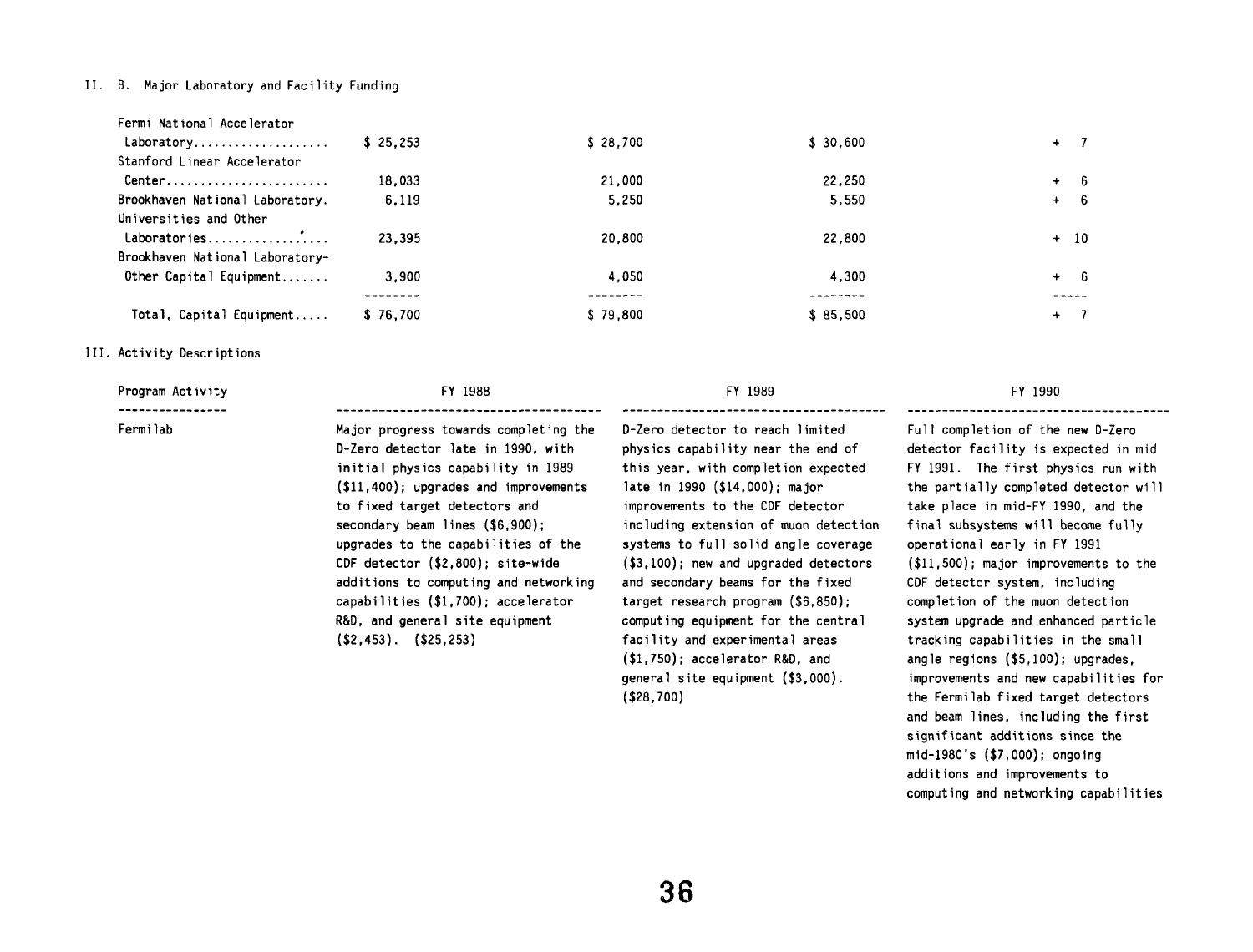# 111. **Capital Equipment (Cont 'd)**

| Program Activity  | FY 1988                                                                                                                                                                                                                                                                                                                                                                                             | FY 1989                                                                                                                                                                                                                                                                                                                                                                                                                      | FY 1990                                                                                                                                                                                                                                                                                                                                                                                                                                                                    |
|-------------------|-----------------------------------------------------------------------------------------------------------------------------------------------------------------------------------------------------------------------------------------------------------------------------------------------------------------------------------------------------------------------------------------------------|------------------------------------------------------------------------------------------------------------------------------------------------------------------------------------------------------------------------------------------------------------------------------------------------------------------------------------------------------------------------------------------------------------------------------|----------------------------------------------------------------------------------------------------------------------------------------------------------------------------------------------------------------------------------------------------------------------------------------------------------------------------------------------------------------------------------------------------------------------------------------------------------------------------|
| Fermilab (Cont'd) |                                                                                                                                                                                                                                                                                                                                                                                                     |                                                                                                                                                                                                                                                                                                                                                                                                                              | for the experimental areas and the<br>central computing facility (\$2,100);<br>equipment needed in support of the<br>accelerator complex, the accelerator<br>R&D programs and for general purpose<br>site support, with special efforts<br>towards replacement of obsolete<br>accelerator controls systems<br>electronics and control computer<br>equipment (\$4,900). (\$30,600)                                                                                          |
| <b>SLAC</b>       | Major emphasis on proceeding with SLD<br>detector on a schedule for completion<br>in 1990 with limited first physics in<br>late in 1989 (\$13,400); completion in<br>1990; Mark II and Mark III<br>improvements (\$520); polarization of<br>SLC beams $(\$1,100)$ ; superconducting<br>final focus of SLC beams $($1,750)$ ;<br>general laboratory support equipment<br>$($ \$1,263). $($ \$18,033) | Major progress on SLD detector, on<br>schedule for completion late in 1990<br>and first limited physics late in<br>1989 (\$13,500); complete polarization<br>of SLC beams and superconducting<br>quadrupoles for SLC luminosity<br>upgrades (\$2,100); improvements to<br>PEP and SPEAR detectors (\$1,000);<br>general computer equipment (\$1,600);<br>general laboratory support equipment<br>$($ \$2,800). $($ \$21,000) | Major emphasis on completing the SLD<br>detector with strong expectation of<br>first full physics run in FY 1990<br>$($6,500)$ ; upgrade polarization<br>capability of SLC beam and complete<br>the superconducting final focus<br>$(1,000)$ ; general support for PEP and<br>SPEAR detectors (\$2,000); upgrade of<br>the central computing facility<br>(\$7,500); general computer equipment<br>(\$2,100); general laboratory support<br>equipment (\$3,150). (\$22,250) |
| <b>BNL</b>        | Major emphasis on new experimental<br>initiatives (\$2,000); beam line<br>components $(\$1,000)$ ; support for<br>other experiments (\$800); support for<br>accelerator R&D (\$1,339); general AGS<br>support equipment (\$980). (\$6,119)                                                                                                                                                          | Continued emphasis on new<br>experimental initiatives $(\$1,600)$ ;<br>beam line components $($1,000)$ ;<br>support for ongoing experiments<br>$(1,300)$ ; support for accelerator R&D<br>$($600)$ ; and general AGS support<br>equipment (\$750). (\$5,250)                                                                                                                                                                 | Continued emphasis on new<br>experimental initiatives $(1,900)$ ;<br>beam line components $($1,000)$ ;<br>support for ongoing experiments<br>$(1,300)$ ; support for accelerator R&D<br>(\$700); and general AGS support<br>equipment (\$650). (\$5,550)                                                                                                                                                                                                                   |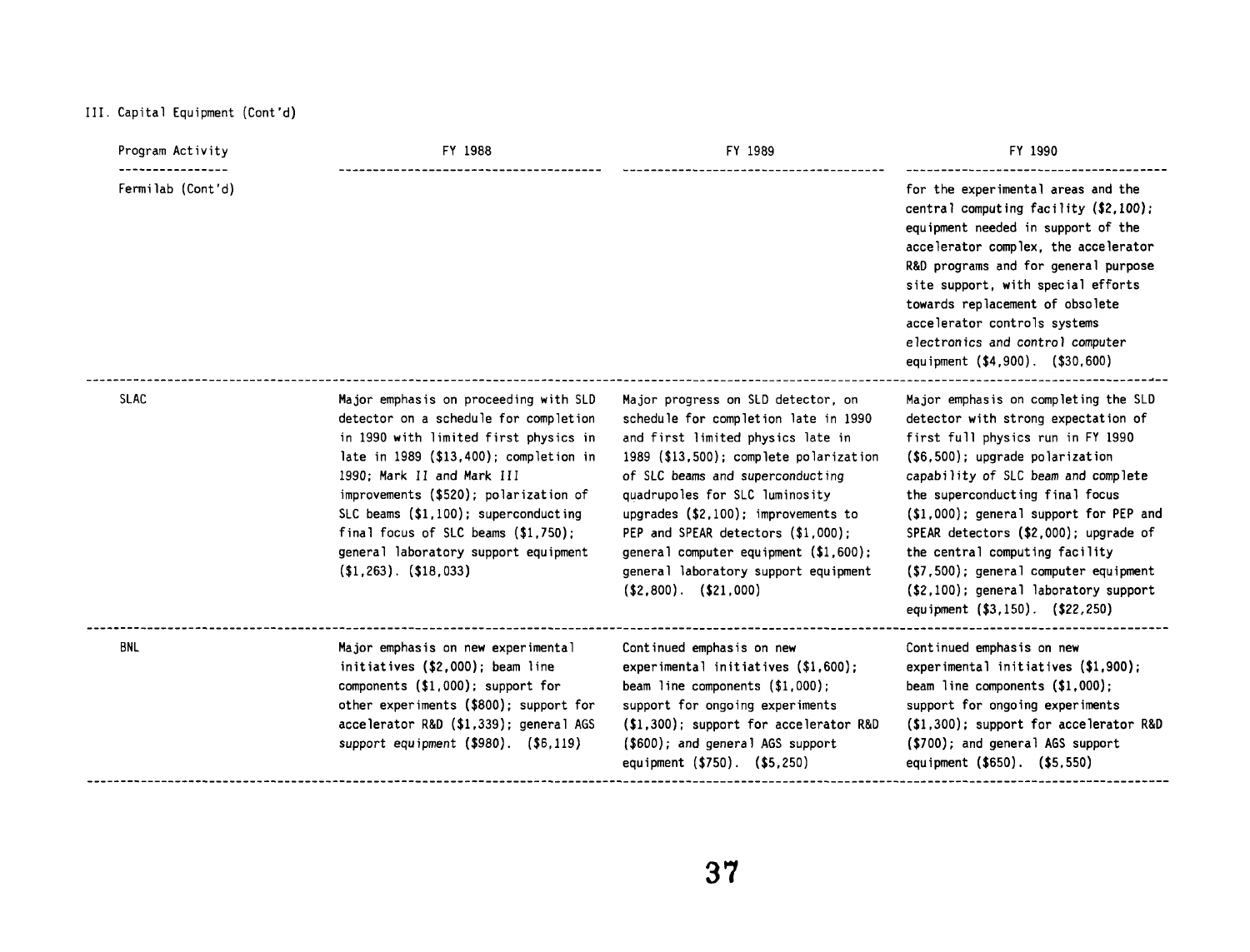# **111. Capital Equipment (Cont'd)**

| Program Activity                       | FY 1988                                                                                                                                                                                                                                                                                                                                                                                                                                                                                                                                                                                                                                                          | FY 1989                                                                                                                                                                                                                                                                                                                         | FY 1990                                                                                                                                                                                                                                                                                                                                                                                                                               |  |
|----------------------------------------|------------------------------------------------------------------------------------------------------------------------------------------------------------------------------------------------------------------------------------------------------------------------------------------------------------------------------------------------------------------------------------------------------------------------------------------------------------------------------------------------------------------------------------------------------------------------------------------------------------------------------------------------------------------|---------------------------------------------------------------------------------------------------------------------------------------------------------------------------------------------------------------------------------------------------------------------------------------------------------------------------------|---------------------------------------------------------------------------------------------------------------------------------------------------------------------------------------------------------------------------------------------------------------------------------------------------------------------------------------------------------------------------------------------------------------------------------------|--|
| Universities and Other<br>Laboratories | This supports the major capital<br>equipment needs of the experimental<br>research groups at the universities<br>and at the non-accelerator<br>laboratories (LBL, ANL, AMES).<br>Provides funding for detectors and<br>detector components to be used to do<br>experiments at U.S. and foreign<br>accelerators for detectors,<br>non-accelerator experiments, and for<br>computational capabilities. The major<br>effort is for Tevatron and AGS<br>experiments and the substantial<br>participation in the LEP-L3 detector<br>which is under MIT leadership.<br>Another major effort includes U.S.<br>participation in the ZEUS detector at<br>HERA. (\$23,395) | Equipment needs will continue for<br>preparation of Tevatron fixed target<br>experiments and non-accelerator<br>experiments. Additional needs are<br>expected for U.S. groups<br>participating in LEP and HERA<br>experiments, as LEP experiments begin<br>initial data taking with partially<br>complete detectors. (\$20,800) | Equipment needs will continue for<br>experiments at U.S. accelerators and<br>for non-accelerator experiments.<br>Additionally, equipment funding will<br>be needed for the HERA experiments<br>and for upgrades to the LEP<br>experiments. Special consideration<br>will be given to enhancing the<br>technical capabilities of university<br>laboratories and to the upgrade of<br>local computational capabilities.<br>( \$22, 800) |  |
| BNL - General Purpose<br>Equipment     | Provide general purpose equipment at<br>the Brookhaven National Laboratory,<br>for which the High Energy Physics<br>program has landlord responsibility.<br>Includes equipment used in<br>administrative functions, vehicles<br>and general purpose equipment for<br>other programmatic activities.<br>( \$3, 900)                                                                                                                                                                                                                                                                                                                                               | Includes acquisition of additional<br>memory, storage and channels for<br>existing IBM 3090/180 computer, and<br>vehicles and general purpose<br>equipment for other programmatic<br>$activities.$ $( $4,050)$                                                                                                                  | Provides general purpose equipment.<br>Includes major upgrade to central<br>computing facility. (\$4,300)                                                                                                                                                                                                                                                                                                                             |  |
| Total                                  | \$76,700                                                                                                                                                                                                                                                                                                                                                                                                                                                                                                                                                                                                                                                         | \$79,800                                                                                                                                                                                                                                                                                                                        | \$85,500                                                                                                                                                                                                                                                                                                                                                                                                                              |  |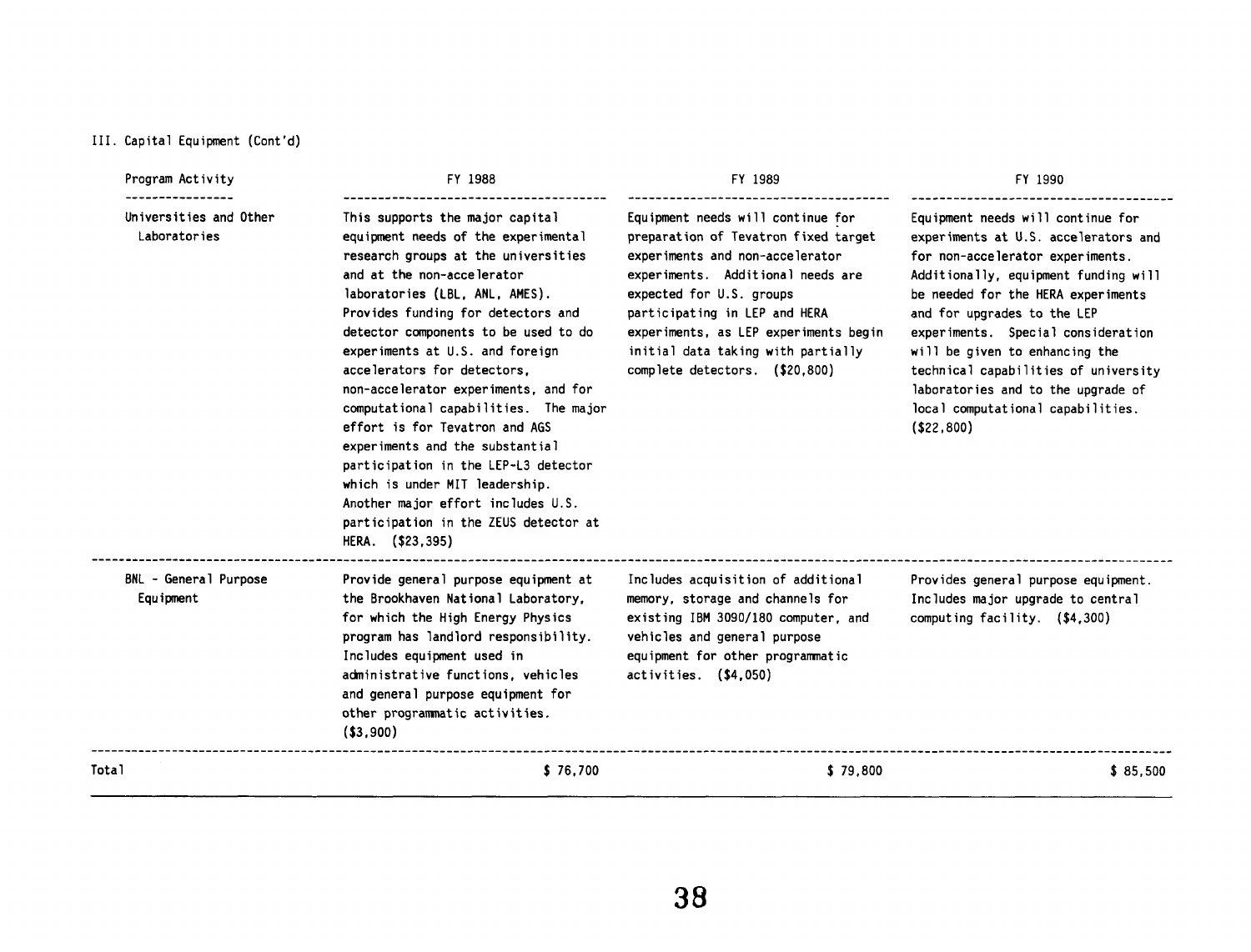**111. Activity Description** 

| Program Activity                              | FY 1988                                                                                                                                                                                                                                                                                                                  | FY 1989                                                               | FY 1990                                                                                                                                                                                                                                                                                                                                                                                                                                                                                                                                                                  |
|-----------------------------------------------|--------------------------------------------------------------------------------------------------------------------------------------------------------------------------------------------------------------------------------------------------------------------------------------------------------------------------|-----------------------------------------------------------------------|--------------------------------------------------------------------------------------------------------------------------------------------------------------------------------------------------------------------------------------------------------------------------------------------------------------------------------------------------------------------------------------------------------------------------------------------------------------------------------------------------------------------------------------------------------------------------|
| Construction                                  |                                                                                                                                                                                                                                                                                                                          |                                                                       |                                                                                                                                                                                                                                                                                                                                                                                                                                                                                                                                                                          |
| Accelerator Improvements and<br>Modifications | Essential modifications and upgrades<br>on an annual basis to maintain the<br>scientific effectiveness and<br>operating reliability and cost<br>effectiveness of accelerators, and<br>experimental facilities. Annual AIP<br>expenditure less than 1% of total<br>Federal investment in these<br>facilities. $($11,200)$ | Same level of effort as FY 1988.<br>( \$11,700)                       | Level of effort increased compared to<br>FY 1989 to allow for the modifications<br>needed to increase the intensity and<br>reliability of the Tevatron and<br>especially the SLC. $(14, 855)$                                                                                                                                                                                                                                                                                                                                                                            |
| Fermilab Linac Upgrade                        | No activity.                                                                                                                                                                                                                                                                                                             | No activity.                                                          | Initiate project to upgrade the<br>Fermilab linac injector which will<br>increase the intensity of the<br>extracted beam for fixed target<br>physics and the luminosity for<br>collider physics by 50 to 75 percent.<br>The project includes replacing a<br>portion of the accelerator hardware<br>in the linac resulting in an increase<br>in the output energy from 200 to 400<br>Mev. This higher energy produces a<br>smaller beam, better injection and<br>smaller subsequent beam losses in the<br>booster, main ring, and tevatron.<br>TEC - $$22,800.$ (\$4,700) |
| General Plant Projects                        | Essential on annual basis to maintain<br>safety and effectiveness of general<br>laboratory plant and support<br>facilities. (\$10,700)                                                                                                                                                                                   | Slight increase in level of effort<br>compared to FY 1988. (\$11,068) | Improved level of effort compared to<br>FY 1989 to take into account needs of<br>new facilities and for prompt and<br>careful attention to a number of<br>environmental concerns. (\$13,410)                                                                                                                                                                                                                                                                                                                                                                             |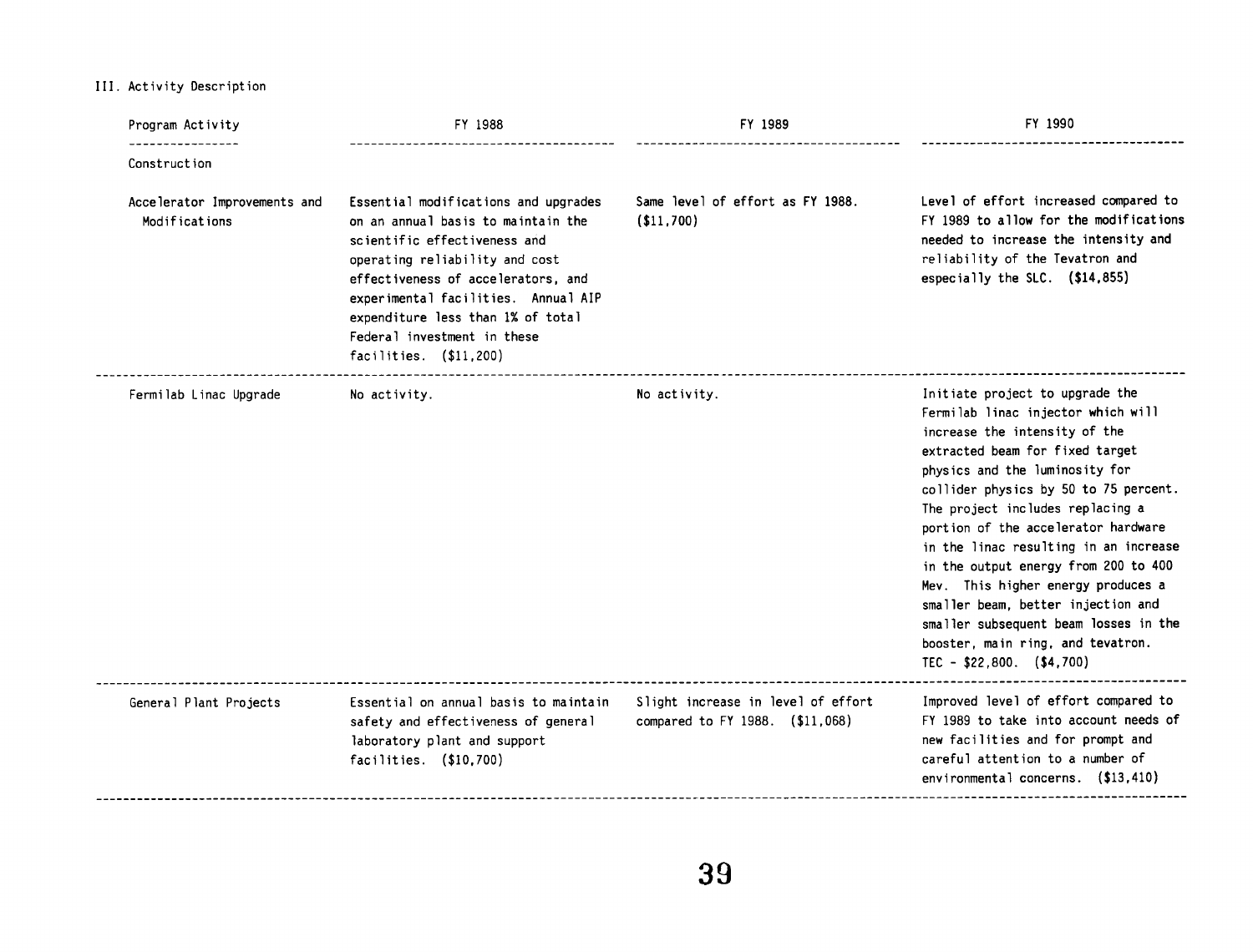111. Construction (Cont 'd)

| Program Activity                      | FY 1988                                                                                                                                                                               | FY 1989                                                                                                         | FY 1990                                         |  |
|---------------------------------------|---------------------------------------------------------------------------------------------------------------------------------------------------------------------------------------|-----------------------------------------------------------------------------------------------------------------|-------------------------------------------------|--|
| AGS Accumulator/Booster               | Continue construction project.<br>Initiate ring tunnel construction and<br>procurement of technical components.<br>TEC \$31,700, remaining funds in FY<br>1989 and FY 1990. (\$8,300) | Complete conventional construction<br>and major procurement and fabrication<br>of technical systems. (\$14,000) | Complete all project activities.<br>( \$4, 985) |  |
| Fermilab Central Computing<br>Upgrade | Provides for procurement of large<br>processor. $($11,000)$                                                                                                                           | Final project funding. Includes some<br>ADP hardware and site completion<br>work. (\$3,632)                     | No activity.                                    |  |
| Total                                 | \$41.200                                                                                                                                                                              | \$40.400                                                                                                        | \$37.950                                        |  |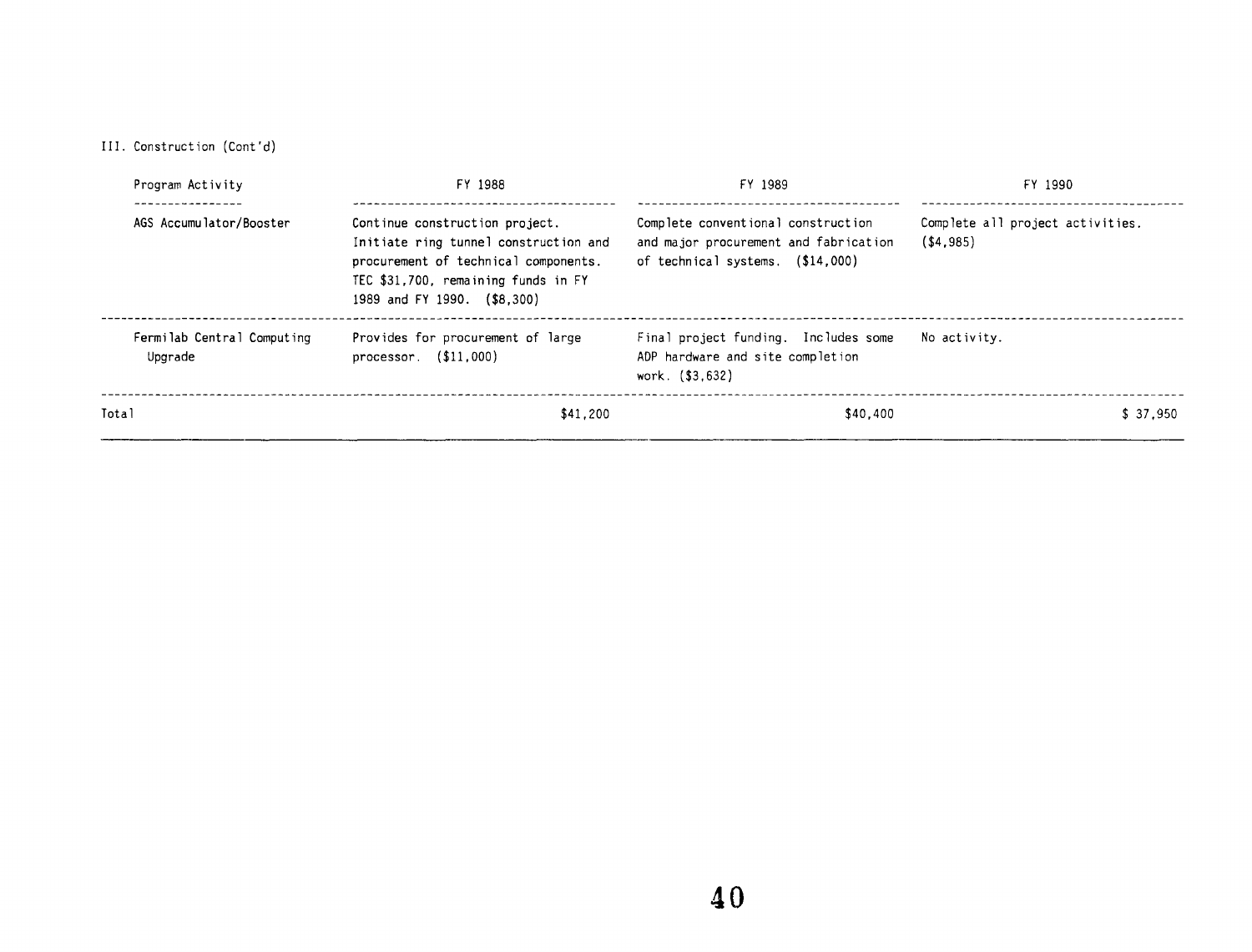# DEPARTMENT OF ENERGY FY 1990 CONGRESSIONAL BUDGET REQUEST OFFICE OF ENERGY RESEARCH GENERAL SCIENCE AND RESEARCH (do1 lars in thousands)

# KEY ACTIVITY SUMMARY

### CONSTRUCTION PROJECTS

# High Energy Physics

### IV. A. Construction Project Sumnary

|                | IV. A. Construction Project Summary           |                                    |                         |                    |                           |             |
|----------------|-----------------------------------------------|------------------------------------|-------------------------|--------------------|---------------------------|-------------|
| Project No.    | Project Title                                 | Total<br>Prior Year<br>Obligations | FY 1989<br>Appropriated | FY 1990<br>Request | Unappropriated<br>Balance | <u>_TEC</u> |
| $90 - R - 101$ | Accelerator Improvements and<br>Modifications | \$.<br>$\frac{1}{2}$               | \$<br>$\frac{1}{2}$     | \$14.855           | s.<br>---                 | \$14,855    |
| $90 - R - 104$ | Fermilab Linac Upgrade                        |                                    |                         | 4,700              | 18,100                    | 22,800      |
| $86 - R - 105$ | AGS Accumulator/Booster                       | 12,715                             | 14,000                  | 4,985              | 0                         | 31,700      |
| $GP - E - 103$ | General Plant Projects                        |                                    |                         | 13,410             |                           | 13,410      |
|                | Total, High Energy Physics Construction       | \$12,715                           | \$14,000                | \$37,950           | \$18,100                  | XXX         |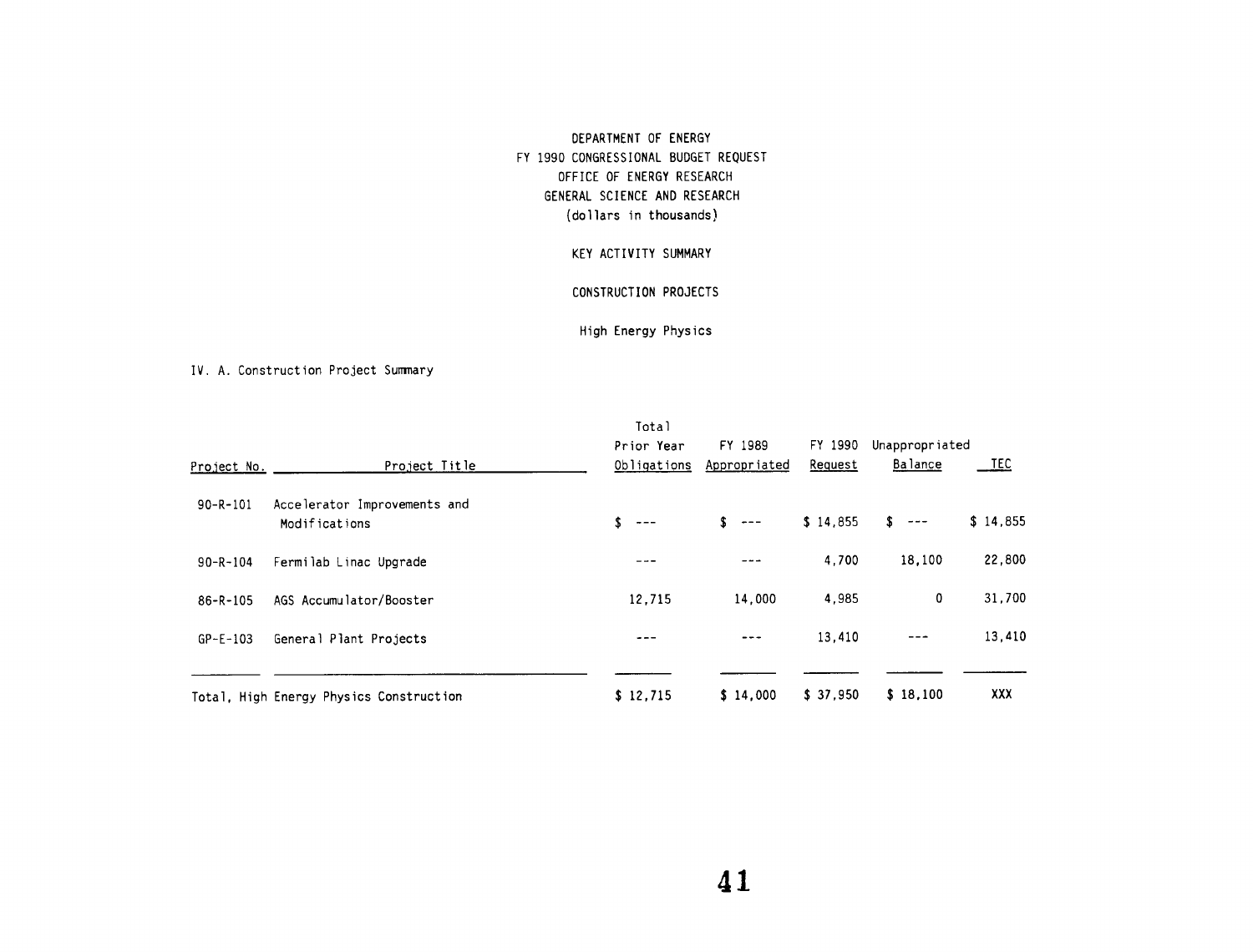# **DEPARTMENT OF ENERGY FY 1990 CONGRESSIONAL BUDGET REQUEST OFFICE OF ENERGY RESEARCH GENERAL SCIENCE AN0 RESEARCH (do1 lars in thousands)**

#### **KEY ACTIVITY CONSTRUCTION PROJECT SUMMARY**

#### **High Energy Physics**

**IV. 8. Plant Funded Construction Project** 

**1. Project title and location: 90-R-101 Accelerator Improvements and Modifications Various locations** 

**Project TEC: \$14,855 Start Date: 3rd Qtr. FY 1990 Completion Date: 2nd Qtr. FY 1992** 

**2. Financial schedule:** 

| 90-R-101 Accelerator Improvements and Modifications<br>Various locations |              | Proje<br>Start<br>Comp 1 |             |  |
|--------------------------------------------------------------------------|--------------|--------------------------|-------------|--|
| F <u>is</u> cal Year                                                     | Appropriated | Obligations              | Costs       |  |
| 1990                                                                     | \$14.855     | \$14.855                 | 3,800<br>S. |  |
| 1991                                                                     |              | ---                      | 6,000       |  |
| 1992                                                                     |              |                          | 5,055       |  |
|                                                                          |              |                          |             |  |

- **(a) Accelerator Improvement projects provide for a variety of minor modifications, improvements and additions to the major high energy**  particle accelerators, colliding beam devices and experimental facilities. Funds of this type are necessary on an annual basis to **maintain and improve the scientific effectiveness of these facilities as well as their operating reliability and cost effectiveness. The funds requested, which represent less than 1 percent of the present value of the government's investment in these facilities. produce a substantial return in terms of more cost effective operation and greater research productivity.**
- **(b) These projects are essential on an annual basis to maintain the short term operating efficiency and reliability, and the research flexibility of the high energy accelerators, colliding beam systems and related experimental facilities, thereby maintaining or enhancing their level of scientific effectiveness and productivity.**
- **(c) A description and listing of the the major items of work to be performed at the various locations is contained in the Construction**  Project Data Sheet. Some of these may be located on non-government owned property. Following is a listing of the funding proposed for **the various locations:**

| Brookhaven National Laboratory        | \$2.755  |
|---------------------------------------|----------|
| Fermi National Accelerator Laboratory | 7.420    |
| Stanford Linear Accelerator Center    | 4,680    |
| Total Estimated Cost                  | \$14,855 |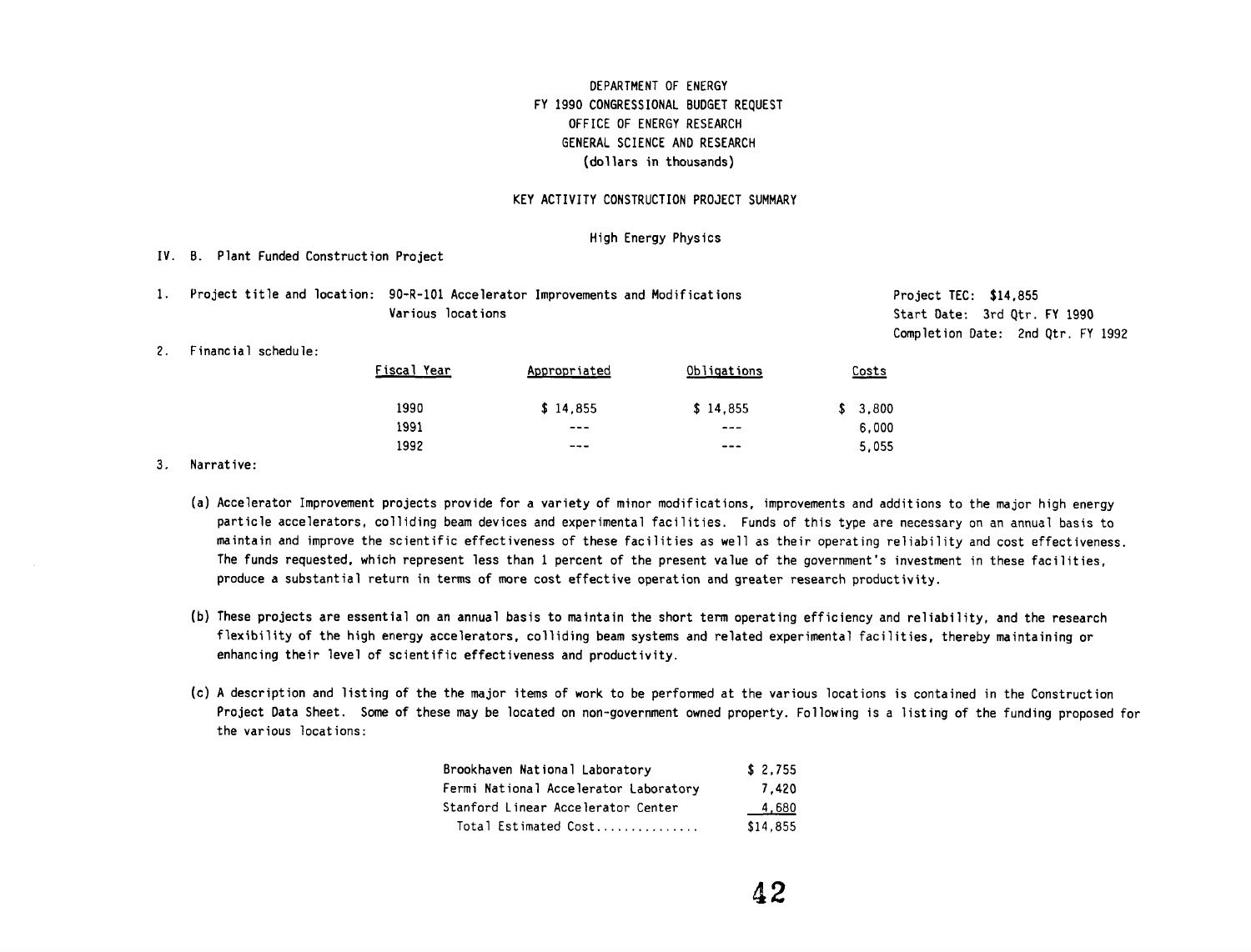# **DEPARTMENT OF ENERGY FY 1990 CONGRESSIONAL BUDGET REQUEST OFFICE OF ENERGY RESEARCH GENERAL SCIENCE AND RESEARCH (do1 lars in thousands)**

#### **KEY ACTIVITY CONSTRUCTION PROJECT SUMMARY**

### **High Energy Physics**

#### **IV. 0. Plant Funded Construction Project**

**1. Project title and location: 90-R-104 Fermilab Linac Upgrade Batavia, Illinois** 

**Project TEC: \$22,800 Start Date: 1st Qtr. FY 1990 Completion Date: 2nd Qtr. 1993** 

**2. Financial schedule:** 

| Batavia, Illinois  |                                                                                                                                                   |                              | Start<br>Comp l |
|--------------------|---------------------------------------------------------------------------------------------------------------------------------------------------|------------------------------|-----------------|
|                    |                                                                                                                                                   |                              |                 |
| <u>Fiscal Year</u> | Appropriations                                                                                                                                    | Obligations                  | Costs           |
| 1990               | \$<br>4.700                                                                                                                                       | 4,700<br>s                   | 2,500<br>s      |
| 1991               | 12,000                                                                                                                                            | 12,000                       | 8,000           |
| 1992               | 6,100                                                                                                                                             | 6,100                        | 7,400           |
| 1993               | $\hskip1.6pt\hskip1.6pt\hskip1.6pt\hskip1.6pt\hskip1.6pt\hskip1.6pt\hskip1.6pt\hskip1.6pt\hskip1.6pt\hskip1.6pt\hskip1.6pt\hskip1.6pt\hskip1.6pt$ | $\qquad \qquad \blacksquare$ | 4,900           |

- **(a) Purpose of this project is to increase intensity of extracted beam for the fixed target physics program and luminosity for the collider physics program by approximately 50 percent.**
- **(b) This is achieved by doubling the injection energy from the Linac into the booster to 400 MeV in order to reduce the size** of **the beam bunch. This in turn reduces subsequent beam losses in the booster, main ring, and Tevatron.**
- **(c) This project replaces the downstream half of the Linac drift tube accelerating cavities and their obsolete power tubes with new cavities and modern kylstron power supplies.**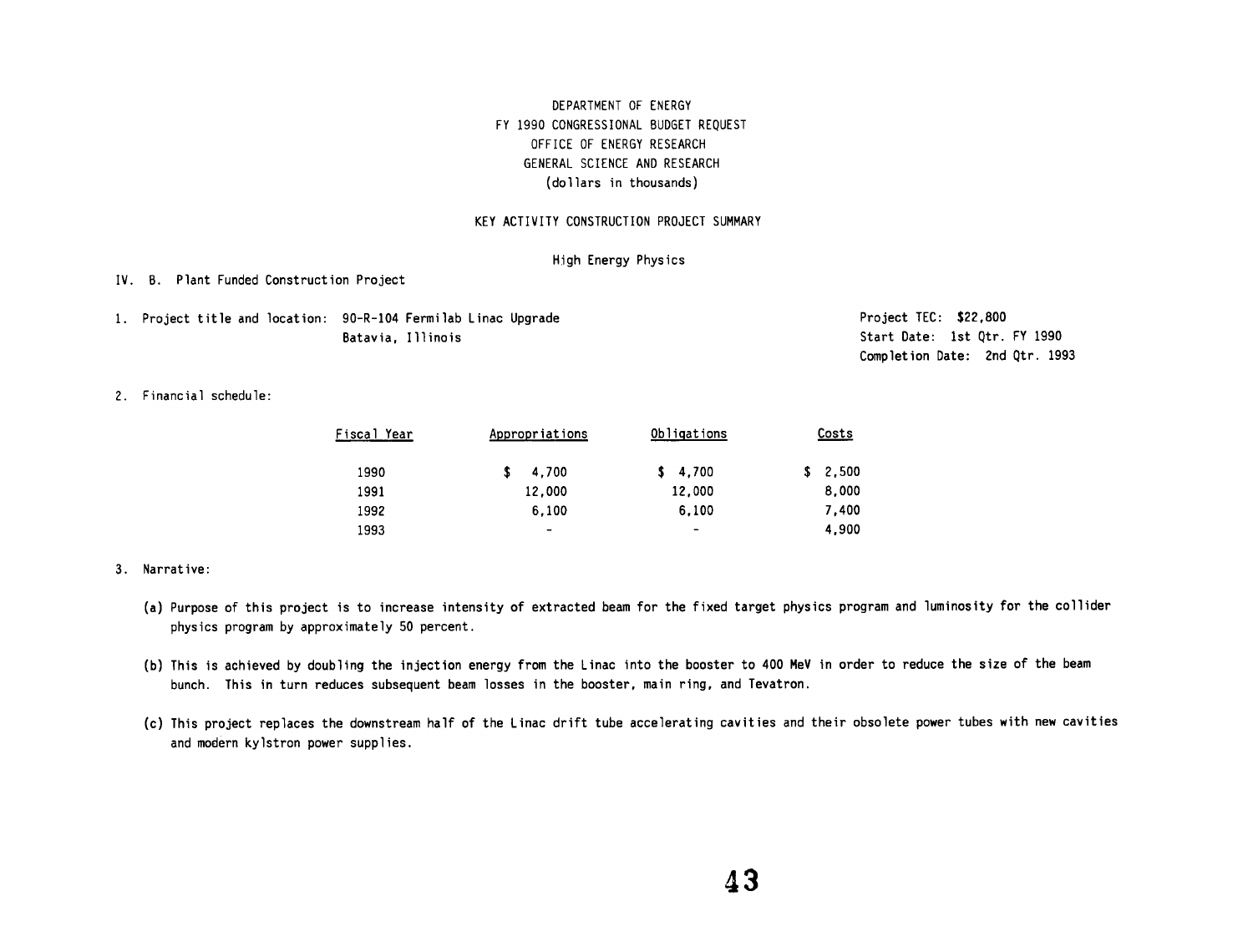# **DEPARTMENT OF ENERGY FY 1990 CONGRESSIONAL BUDGET REQUEST OFFICE OF ENERGY RESEARCH GENERAL SCIENCE AN0 RESEARCH (do1 lars in thousands)**

#### **KEY ACTIVITY CONSTRUCTION PROJECT SUMMARY**

#### **High Energy Physics**

#### **IV. 8. Plant Funded Construction Project**

|  | 1. Project title and location: 86-R-105 AGS Accumulator/Booster | Project TEC:               | \$31,700 |
|--|-----------------------------------------------------------------|----------------------------|----------|
|  | Brookhaven National Laboratory                                  | Start Date: 3rd Otr. FY    |          |
|  | Jinton New York                                                 | Completion Date: $2nd$ Otx |          |

Start Date: 3rd Otr. FY 1986 **Upton. New York Completion Date: 2nd Qtr. FY 1991** 

#### **2. Financial schedule:**

|             | le and location: 86-R-105 AGS Accumulator/Booster<br>Brookhaven National Laboratory<br>Upton, New York |              |             |        |  |
|-------------|--------------------------------------------------------------------------------------------------------|--------------|-------------|--------|--|
| schedu le : |                                                                                                        |              |             | Comp 1 |  |
|             | Fiscal Year                                                                                            | Appropriated | Obligations | Costs  |  |
|             | 1986                                                                                                   | \$1,915      | \$1.915     | 1,207  |  |
|             | 1987                                                                                                   | 2,500        | 2,500       | 1.939  |  |
|             | 1988                                                                                                   | 8,300        | 8,300       | 3.841  |  |
|             | 1989                                                                                                   | 14.000       | 14,000      | 13,200 |  |
|             | 1990                                                                                                   | 4.985        | 4.985       | 10.000 |  |
|             | 1991                                                                                                   |              |             | 1.513  |  |
|             |                                                                                                        |              |             |        |  |

- (a) The Accumulator/Booster (A/B ring) is a rapid cycling synchrotron that serves as an intermediate stage between the present linac **injector or tandem Van de Graaff and the Alternating Gradient Synchrotron (AGS) for protons, polarized protons, and heavy ions.**
- **(b) The Accumulator/Booster will improve the performance and capabilities of the AGS for (1) normal proton operation. (2) operation with polarized protons and (3) operation with heavy ions. For normal proton operation, beam intensity wi 11 be raised by a factor of 4; for polarized proton operation, beam intensity wi 11 be raised by a factor of more than 20; and, for heavy ion operation, ion mass capability will be extended from mass 32 to about mass 200. In each of these three modes of operation, the increased capability will have direct and imnediate benefits by making accessible areas of science not previously accessible or by significantly increasing the data collection rate for the experimental program already planned and underway at the AGS.**
- **(c) The FY 1990 funding will continue construction of AGS Accumulator/Booster and will permit completion of the project with assembly, installation and test of technical systems, including ring magnets and power supplies. RF systems, vacuum systems, injection and ejection systems, and beam monitor and control instrumentation.**